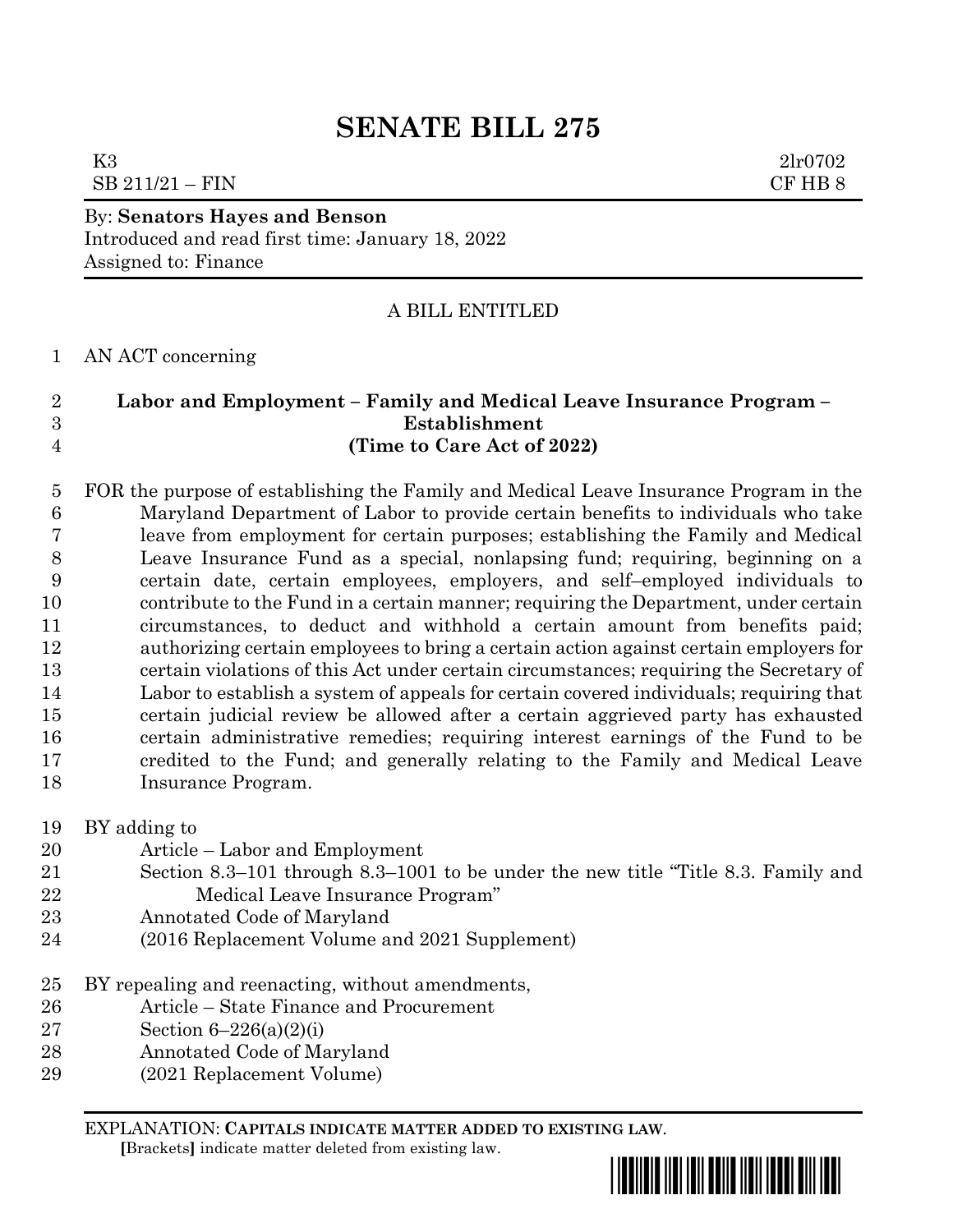BY repealing and reenacting, with amendments, Article – State Finance and Procurement Section 6–226(a)(2)(ii)144. and 145. Annotated Code of Maryland (2021 Replacement Volume) BY adding to Article – State Finance and Procurement Section 6–226(a)(2)(ii)146. Annotated Code of Maryland (2021 Replacement Volume) SECTION 1. BE IT ENACTED BY THE GENERAL ASSEMBLY OF MARYLAND, That the Laws of Maryland read as follows: **Article – Labor and Employment TITLE 8.3. FAMILY AND MEDICAL LEAVE INSURANCE PROGRAM. SUBTITLE 1. DEFINITIONS; GENERAL PROVISIONS. 8.3–101. (A) IN THIS TITLE THE FOLLOWING WORDS HAVE THE MEANINGS INDICATED. (B) "APPLICATION YEAR" MEANS THE 12–MONTH PERIOD BEGINNING ON THE FIRST DAY OF THE CALENDAR WEEK IN WHICH A COVERED INDIVIDUAL FILES AN APPLICATION FOR BENEFITS. (C) "BENEFITS" MEANS THE MONEY PAYABLE UNDER THIS TITLE TO A COVERED INDIVIDUAL. (D) "COVERED EMPLOYEE" MEANS AN EMPLOYEE WHO HAS WORKED AT LEAST 680 HOURS OVER THE 12–MONTH PERIOD IMMEDIATELY PRECEDING THE DATE ON WHICH LEAVE IS TO BEGIN. (E) "COVERED INDIVIDUAL" MEANS A COVERED EMPLOYEE OR A SELF–EMPLOYED INDIVIDUAL WHO ELECTS TO PARTICIPATE IN THE PROGRAM UNDER § 8.3–201 OF THIS TITLE. (F) "DEPARTMENT" MEANS THE MARYLAND DEPARTMENT OF LABOR. (G) "EMPLOYER" MEANS A PERSON OR GOVERNMENTAL ENTITY THAT**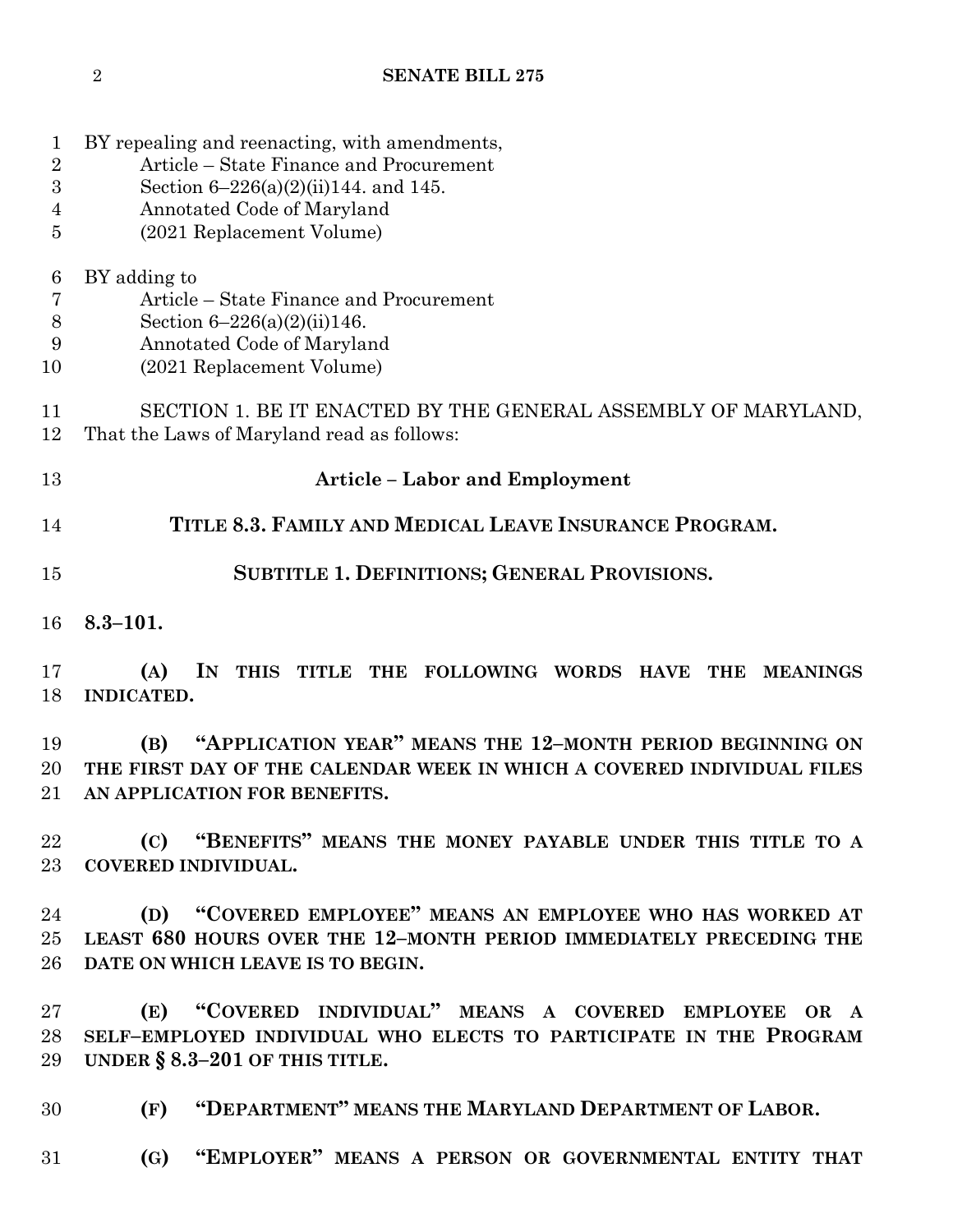| $\mathbf{1}$                 | EMPLOYS AT LEAST ONE INDIVIDUAL IN THE STATE.                                                                                                                                                                          |
|------------------------------|------------------------------------------------------------------------------------------------------------------------------------------------------------------------------------------------------------------------|
| $\overline{2}$               | (H) "FAMILY MEMBER" MEANS:                                                                                                                                                                                             |
| 3<br>$\overline{4}$          | A BIOLOGICAL CHILD, AN ADOPTED CHILD, A FOSTER CHILD, OR A<br>(1)<br>STEPCHILD OF THE COVERED INDIVIDUAL;                                                                                                              |
| $\overline{5}$<br>$\,6$      | A CHILD FOR WHOM THE COVERED INDIVIDUAL HAS LEGAL OR<br>(2)<br>PHYSICAL CUSTODY OR GUARDIANSHIP;                                                                                                                       |
| $\overline{7}$<br>8          | A CHILD FOR WHOM THE COVERED INDIVIDUAL STANDS IN LOCO<br>(3)<br>PARENTIS, REGARDLESS OF THE CHILD'S AGE;                                                                                                              |
| $\boldsymbol{9}$<br>10<br>11 | A BIOLOGICAL PARENT, AN ADOPTIVE PARENT, A FOSTER PARENT,<br>(4)<br>OR A STEPPARENT OF THE COVERED INDIVIDUAL OR OF THE COVERED INDIVIDUAL'S<br>SPOUSE;                                                                |
| 12<br>13                     | THE LEGAL GUARDIAN OF THE COVERED INDIVIDUAL OR THE<br>(5)<br>WARD OF THE COVERED INDIVIDUAL OR OF THE COVERED INDIVIDUAL'S SPOUSE;                                                                                    |
| 14<br>15<br>16<br>17         | AN INDIVIDUAL WHO ACTED AS A PARENT OR STOOD IN LOCO<br>(6)<br>PARENTIS TO THE COVERED INDIVIDUAL OR THE COVERED INDIVIDUAL'S SPOUSE<br>WHEN THE COVERED INDIVIDUAL OR THE COVERED INDIVIDUAL'S SPOUSE WAS A<br>MINOR; |
| 18                           | (7)<br>THE SPOUSE OF THE COVERED INDIVIDUAL;                                                                                                                                                                           |
| 19<br>20                     | (8)<br>A BIOLOGICAL GRANDPARENT, AN ADOPTED GRANDPARENT, A<br>FOSTER GRANDPARENT, OR A STEPGRANDPARENT OF THE COVERED INDIVIDUAL;                                                                                      |
| 21<br>22                     | (9)<br>A BIOLOGICAL GRANDCHILD, AN ADOPTED GRANDCHILD, A<br>FOSTER GRANDCHILD, OR A STEPGRANDCHILD OF THE COVERED INDIVIDUAL; OR                                                                                       |
| 23<br>24                     | (10) A BIOLOGICAL SIBLING, AN ADOPTED SIBLING, A FOSTER SIBLING,<br>OR A STEPSIBLING OF THE COVERED INDIVIDUAL.                                                                                                        |
| 25<br>26                     | "FUND" MEANS THE FAMILY AND MEDICAL LEAVE INSURANCE FUND<br>(I)<br>ESTABLISHED UNDER § 8.3-501 OF THIS TITLE.                                                                                                          |
| 27<br>28                     | "GOVERNMENTAL ENTITY" HAS THE MEANING STATED IN $\S$ 8-101 OF<br>$(\mathbf{J})$<br>THIS ARTICLE.                                                                                                                       |
| 29                           | "NEXT OF KIN" MEANS THE NEAREST BLOOD RELATIVE.<br>(K)                                                                                                                                                                 |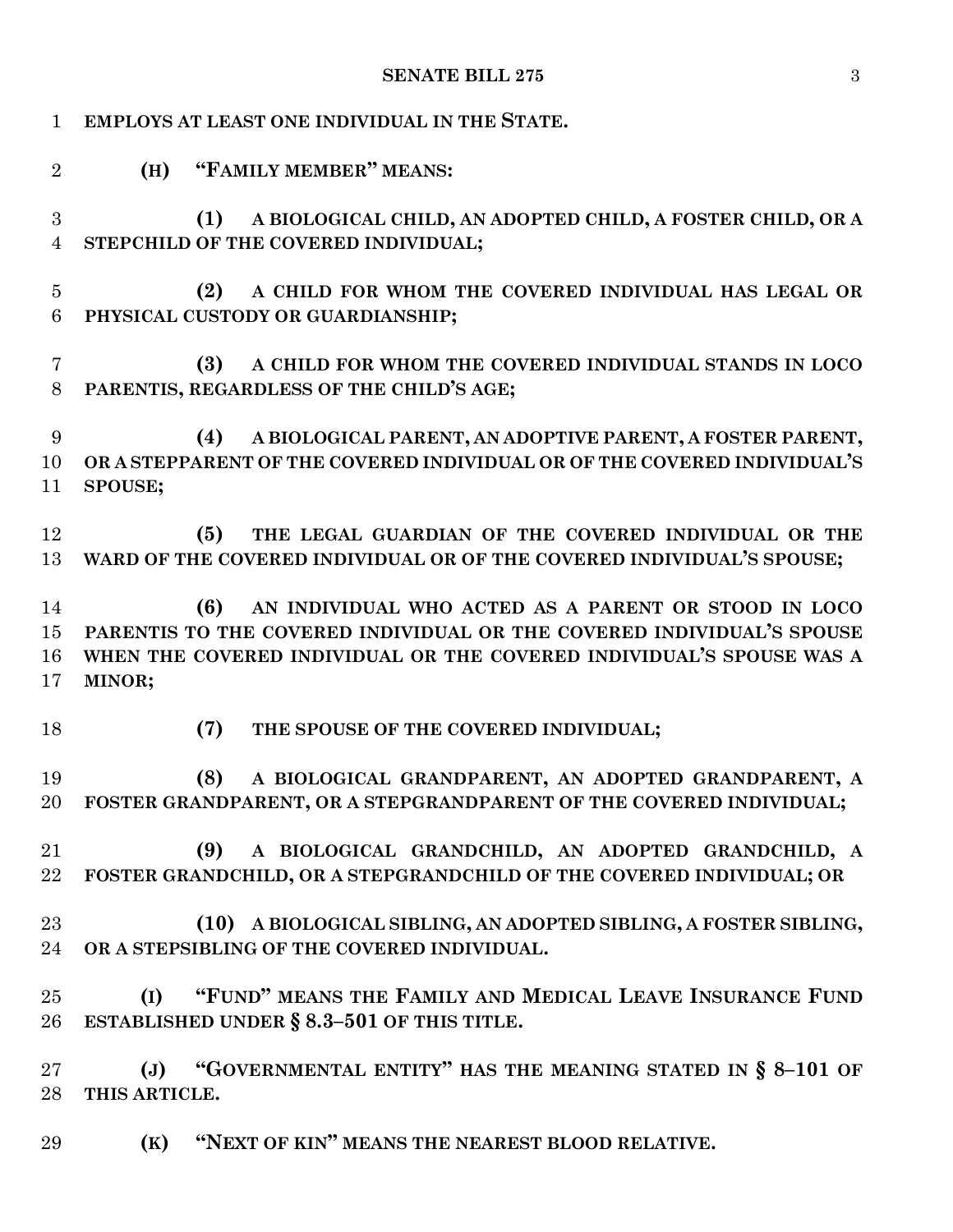**(L) "PROGRAM" MEANS THE FAMILY AND MEDICAL LEAVE INSURANCE PROGRAM ESTABLISHED UNDER § 8.3–301 OF THIS TITLE.**

 **(M) "QUALIFYING EXIGENCY" MEANS ANY OF THE FOLLOWING REASONS FOR WHICH LEAVE MAY BE NEEDED BY A FAMILY MEMBER OF A SERVICE MEMBER:**

 **(1) BECAUSE THE SERVICE MEMBER HAS RECEIVED NOTICE OF DEPLOYMENT WITHIN 7 DAYS BEFORE THE DEPLOYMENT IS TO BEGIN;**

 **(2) TO ATTEND MILITARY EVENTS AND RELATED ACTIVITIES INCLUDING FAMILY SUPPORT PROGRAMS RELATED TO THE ACTIVE DUTY OF THE SERVICE MEMBER;**

 **(3) TO ARRANGE, PROVIDE, OR ATTEND CHILD CARE OR SCHOOL ACTIVITIES ONLY WHEN THE SERVICE MEMBER IS ON ACTIVE DUTY CALL OR ACTIVE DUTY STATUS;**

 **(4) TO MAKE FINANCIAL AND LEGAL ARRANGEMENTS FOR THE SERVICE MEMBER'S ABSENCE OR BECAUSE OF THE ABSENCE;**

**(5) TO ATTEND COUNSELING THAT:**

 **(I) IS NEEDED DUE TO THE ACTIVE DUTY OR CALL TO ACTIVE DUTY STATUS OF THE SERVICE MEMBER; AND**

 **(II) IS PROVIDED BY AN INDIVIDUAL WHO IS NOT A LICENSED HEALTH CARE PROVIDER;**

 **(6) TO SPEND UP TO 15 CALENDAR DAYS WITH A SERVICE MEMBER WHO IS ON SHORT–TERM TEMPORARY REST AND RECUPERATION LEAVE DURING THE PERIOD OF DEPLOYMENT;**

 **(7) TO ATTEND POSTDEPLOYMENT ACTIVITIES INCLUDING REINTEGRATION SERVICES FOR A PERIOD OF 90 DAYS IMMEDIATELY FOLLOWING THE TERMINATION OF ACTIVE STATUS;**

 **(8) TO ATTEND TO MATTERS RELATED TO THE DEATH OF THE SERVICE MEMBER WHILE ON ACTIVE DUTY STATUS;**

 **(9) TO ARRANGE FOR OR PROVIDE ALTERNATIVE CARE FOR A PARENT OF THE SERVICE MEMBER WHEN THE PARENT IS INCAPABLE OF SELF–CARE AND THE COVERED ACTIVE DUTY OR CALL TO ACTIVE DUTY NECESSITATES A CHANGE; OR**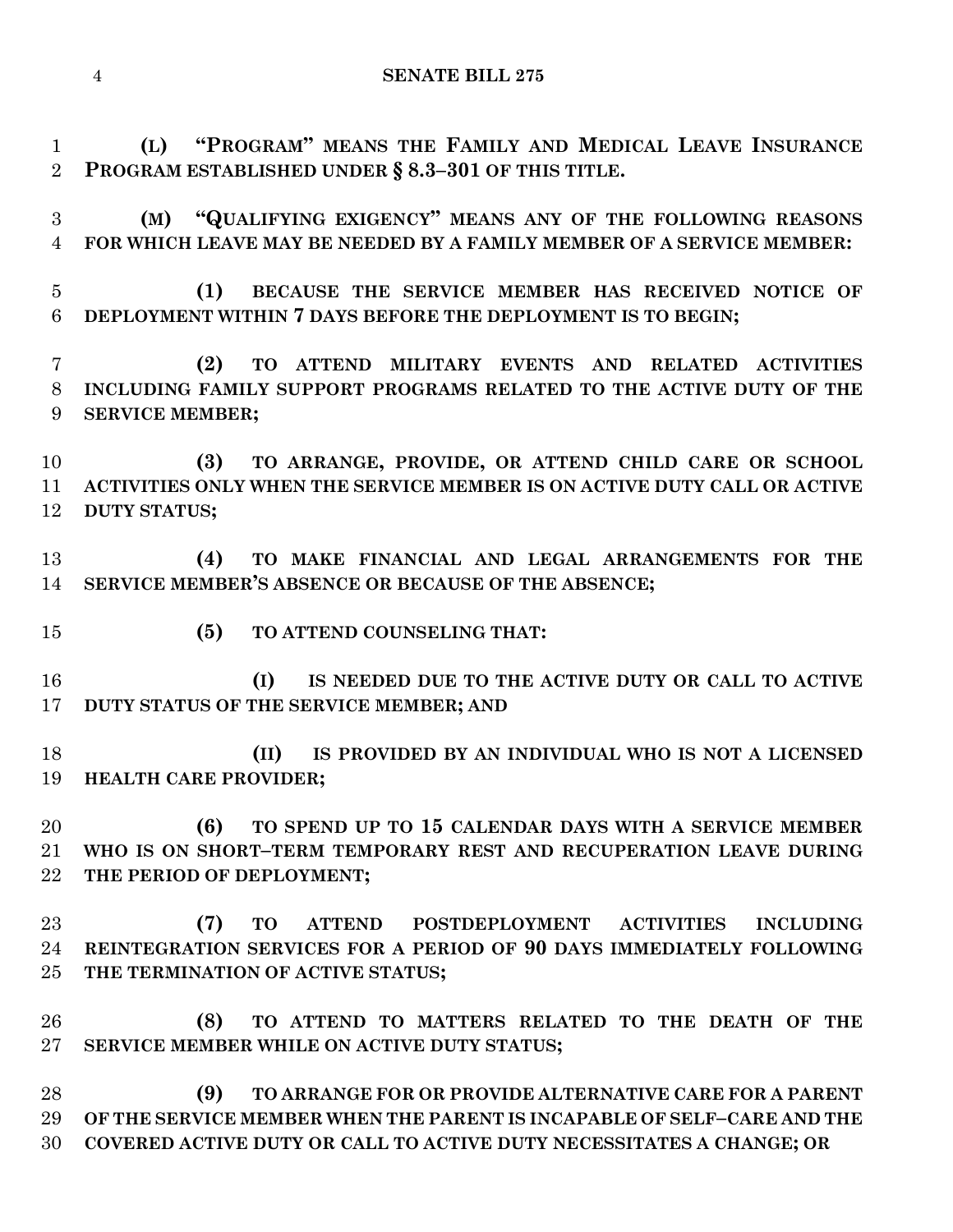**(10) BECAUSE OF ANY OTHER ISSUES THAT ARISE OUT OF ACTIVE DUTY OR A CALL TO ACTIVE DUTY THAT AN EMPLOYER AND COVERED EMPLOYEE AGREE SHOULD BE COVERED.**

**(N) "SECRETARY" MEANS THE SECRETARY OF LABOR.**

 **(O) (1) "SERIOUS HEALTH CONDITION" MEANS AN ILLNESS, AN INJURY, AN IMPAIRMENT, OR A PHYSICAL OR MENTAL CONDITION THAT INVOLVES:**

 **(I) INPATIENT CARE IN A HOSPITAL, HOSPICE, OR RESIDENTIAL HEALTH CARE FACILITY;**

 **(II) CONTINUED TREATMENT BY A LICENSED HEALTH CARE PROVIDER; OR**

 **(III) CONTINUED TREATMENT OR SUPERVISION AT HOME BY A LICENSED HEALTH CARE PROVIDER OR OTHER COMPETENT INDIVIDUAL UNDER THE SUPERVISION OF A LICENSED HEALTH CARE PROVIDER.**

 **(2) "SERIOUS HEALTH CONDITION" INCLUDES AN ILLNESS, AN INJURY, AN IMPAIRMENT, OR A PHYSICAL OR MENTAL CONDITION DESCRIBED IN PARAGRAPH (1) OF THIS SUBSECTION THAT CONTINUES OVER AN EXTENDED PERIOD OF TIME AND REQUIRES INTERMITTENT TREATMENT.**

 **(P) "SERVICE MEMBER" MEANS AN INDIVIDUAL WHO IS AN ACTIVE DUTY OR FORMER MEMBER OF:**

**(1) THE UNITED STATES ARMED FORCES;**

 **(2) A RESERVE COMPONENT OF THE UNITED STATES ARMED FORCES; OR**

- **(3) THE NATIONAL GUARD OF ANY STATE.**
- **(Q) "TREATMENT" INCLUDES:**

 **(1) EXAMINATIONS OR TESTING TO DETERMINE THE EXTENT TO WHICH A SERIOUS HEALTH CONDITION EXISTS OR PERSISTS;**

 **(2) ONGOING OR PERIODIC EVALUATIONS OF THE SERIOUS HEALTH CONDITION; AND**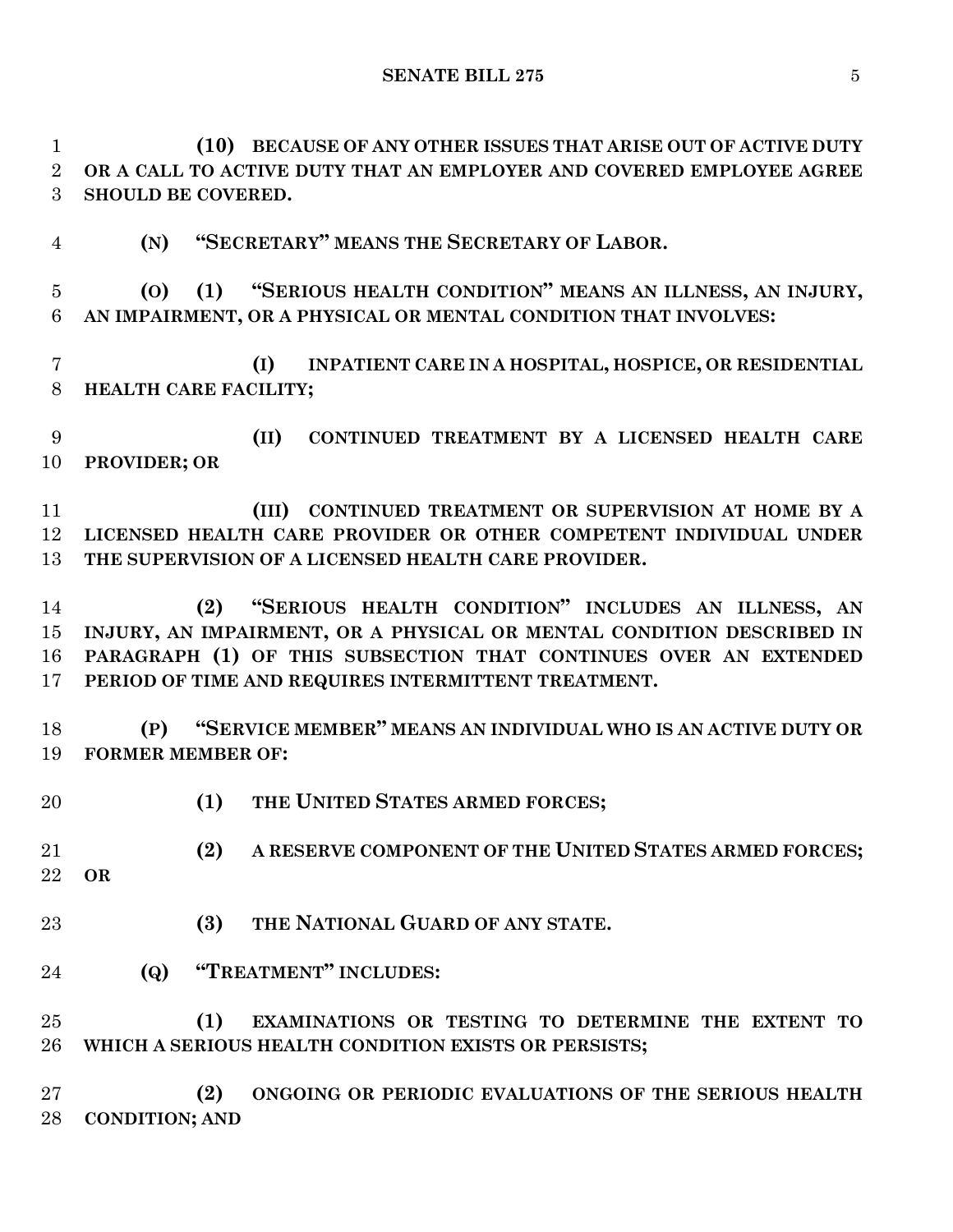|                 | $6\phantom{1}6$<br><b>SENATE BILL 275</b>                                                              |  |
|-----------------|--------------------------------------------------------------------------------------------------------|--|
|                 |                                                                                                        |  |
| $\mathbf{1}$    | (3)<br>ACTUAL TREATMENT BY A HEALTH CARE PROVIDER.                                                     |  |
| $\overline{2}$  | $8.3 - 102.$                                                                                           |  |
|                 |                                                                                                        |  |
| 3               | (A)<br>THIS SECTION DOES NOT APPLY TO THE DISCLOSURE OF INFORMATION                                    |  |
| 4               | TO:                                                                                                    |  |
|                 |                                                                                                        |  |
| $\overline{5}$  | A PUBLIC EMPLOYEE IN THE PERFORMANCE OF THE PUBLIC<br>(1)                                              |  |
| $6\phantom{.}6$ | <b>EMPLOYEE'S OFFICIAL DUTIES;</b>                                                                     |  |
| $\overline{7}$  | (2)<br>THE INDIVIDUAL TO WHOM THE INFORMATION RELATES; OR                                              |  |
| 8               | (3)<br>AN AUTHORIZED REPRESENTATIVE HAS<br><b>THE</b><br><b>SIGNED</b><br>IF                           |  |
| 9               | AUTHORIZATION OF THE INDIVIDUAL TO WHOM THE INFORMATION RELATES, THE                                   |  |
| 10              | AUTHORIZED REPRESENTATIVE.                                                                             |  |
|                 |                                                                                                        |  |
| 11              | AN EMPLOYEE OF THE DEPARTMENT MAY NOT DISCLOSE INFORMATION<br>(B)                                      |  |
| 12              | RELATING TO AN INDIVIDUAL WHO HAS APPLIED FOR OR RECEIVED BENEFITS                                     |  |
| 13              | UNDER THIS TITLE.                                                                                      |  |
| 14              | <b>SUBTITLE 2. SCOPE OF TITLE.</b>                                                                     |  |
| 15              | $8.3 - 201.$                                                                                           |  |
|                 |                                                                                                        |  |
| 16              | A SELF-EMPLOYED INDIVIDUAL MAY ELECT TO PARTICIPATE IN<br>(1)<br>(A)                                   |  |
| 17              | THE PROGRAM BY FILING A WRITTEN NOTICE OF ELECTION WITH THE SECRETARY                                  |  |
| 18              | IN ACCORDANCE WITH REGULATIONS ADOPTED BY THE SECRETARY.                                               |  |
| 19              | AN ELECTION MADE UNDER PARAGRAPH (1) OF THIS SUBSECTION<br>(2)                                         |  |
| 20              | BECOMES EFFECTIVE ON THE DATE THE WRITTEN NOTICE IS FILED.                                             |  |
|                 |                                                                                                        |  |
| 21              | (1)<br>IF A SELF-EMPLOYED INDIVIDUAL ELECTS TO PARTICIPATE IN<br>(B)                                   |  |
| 22              | THE PROGRAM UNDER SUBSECTION (A) OF THIS SECTION, THE INDIVIDUAL SHALL                                 |  |
| 23              | PARTICIPATE FOR AN INITIAL PERIOD OF NOT LESS THAN 3 YEARS.                                            |  |
|                 |                                                                                                        |  |
| 24              | (2)<br>ONCE THE INITIAL PARTICIPATION PERIOD EXPIRES, THE                                              |  |
| 25              | SELF-EMPLOYED INDIVIDUAL MAY RENEW PARTICIPATION IN THE PROGRAM FOR A                                  |  |
| 26              | PERIOD OF NOT LESS THAN 1 YEAR.                                                                        |  |
| 27              | (3)<br>IF THE SELF-EMPLOYED INDIVIDUAL DOES NOT WISH TO RENEW                                          |  |
| 28              | PARTICIPATION IN THE PROGRAM UNDER PARAGRAPH (2) OF THIS SUBSECTION,                                   |  |
| 29              | 30<br>BEFORE THE PARTICIPATION PERIOD<br><b>WITHIN</b><br><b>DAYS</b><br><b>EXPIRES,</b><br><b>THE</b> |  |
| 30              | SELF-EMPLOYED INDIVIDUAL SHALL NOTIFY THE SECRETARY IN WRITING OF THE                                  |  |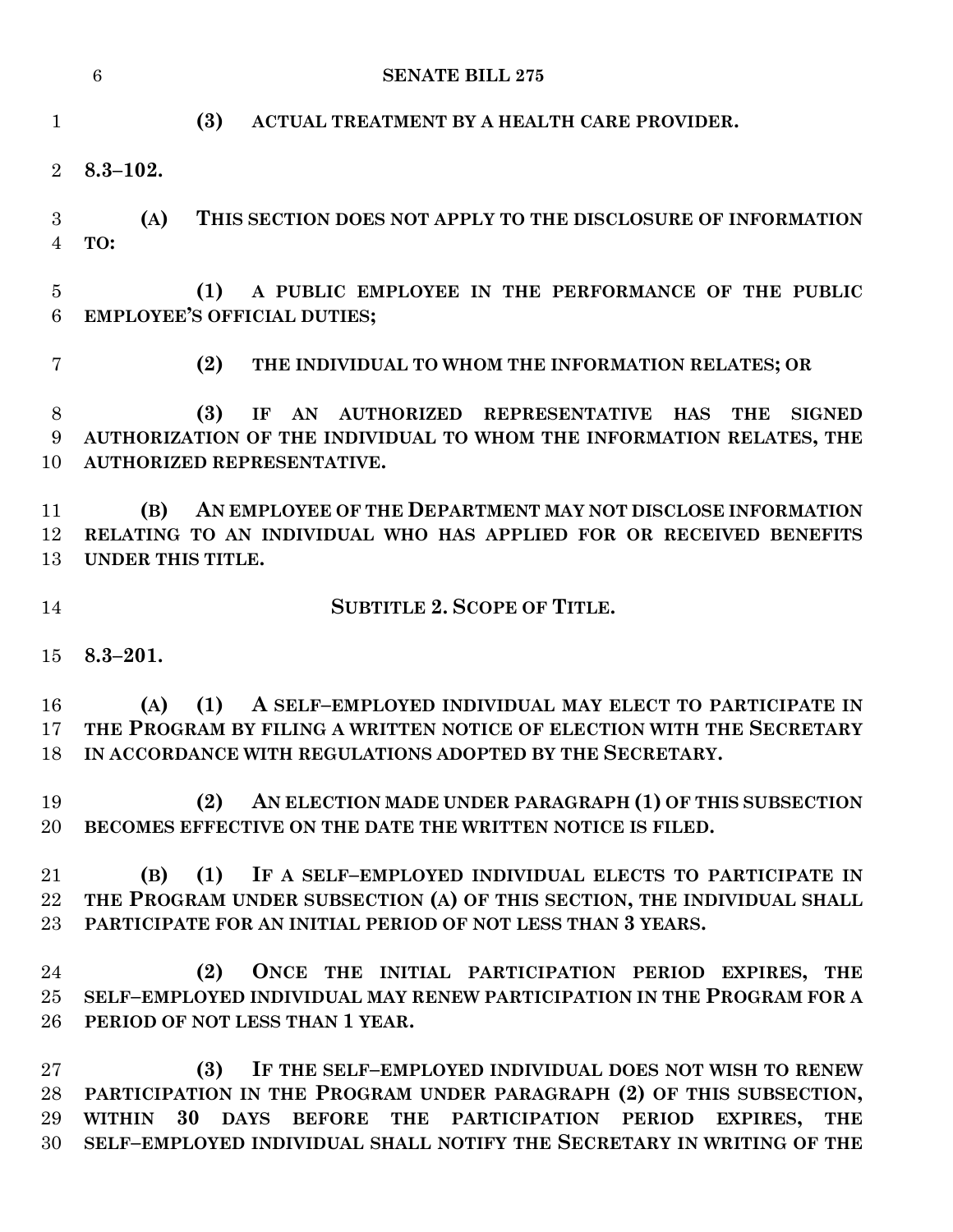# **SELF–EMPLOYED INDIVIDUAL'S WITHDRAWAL FROM THE PROGRAM.**

 **(C) DURING THE PERIOD A SELF–EMPLOYED INDIVIDUAL PARTICIPATES IN THE PROGRAM, THE SELF–EMPLOYED INDIVIDUAL SHALL PAY THE CONTRIBUTION REQUIRED UNDER § 8.3–601 OF THIS TITLE.**

**8.3–202.**

 **THIS TITLE MAY NOT BE CONSTRUED TO DIMINISH AN EMPLOYER'S OBLIGATION TO COMPLY WITH A COLLECTIVE BARGAINING AGREEMENT OR AN EMPLOYER POLICY THAT ALLOWS AN EMPLOYEE TO TAKE LEAVE FOR A LONGER PERIOD OF TIME THAN THE EMPLOYEE WOULD BE ABLE TO RECEIVE BENEFITS UNDER THIS TITLE.**

**8.3–203.**

 **(A) AN EMPLOYEE'S RIGHT TO BENEFITS UNDER THIS TITLE MAY NOT BE DIMINISHED BY A COLLECTIVE BARGAINING AGREEMENT ENTERED INTO OR RENEWED OR BY AN EMPLOYER POLICY ADOPTED OR RETAINED ON OR AFTER JUNE 1, 2022.**

 **(B) AN AGREEMENT TO WAIVE THE EMPLOYEE'S RIGHTS UNDER THIS TITLE IS VOID AS AGAINST PUBLIC POLICY.**

**SUBTITLE 3. ESTABLISHMENT OF PROGRAM.**

**8.3–301.**

 **THERE IS A FAMILY AND MEDICAL LEAVE INSURANCE PROGRAM IN THE DEPARTMENT.**

**8.3–302.**

 **THE PURPOSE OF THE PROGRAM IS TO PROVIDE TEMPORARY BENEFITS TO A COVERED INDIVIDUAL WHO IS TAKING LEAVE FROM EMPLOYMENT:**

 **(1) TO CARE FOR A CHILD DURING THE FIRST YEAR AFTER THE CHILD'S BIRTH OR AFTER THE PLACEMENT OF THE CHILD THROUGH FOSTER CARE, KINSHIP CARE, OR ADOPTION;**

 **(2) TO CARE FOR A FAMILY MEMBER WITH A SERIOUS HEALTH CONDITION;**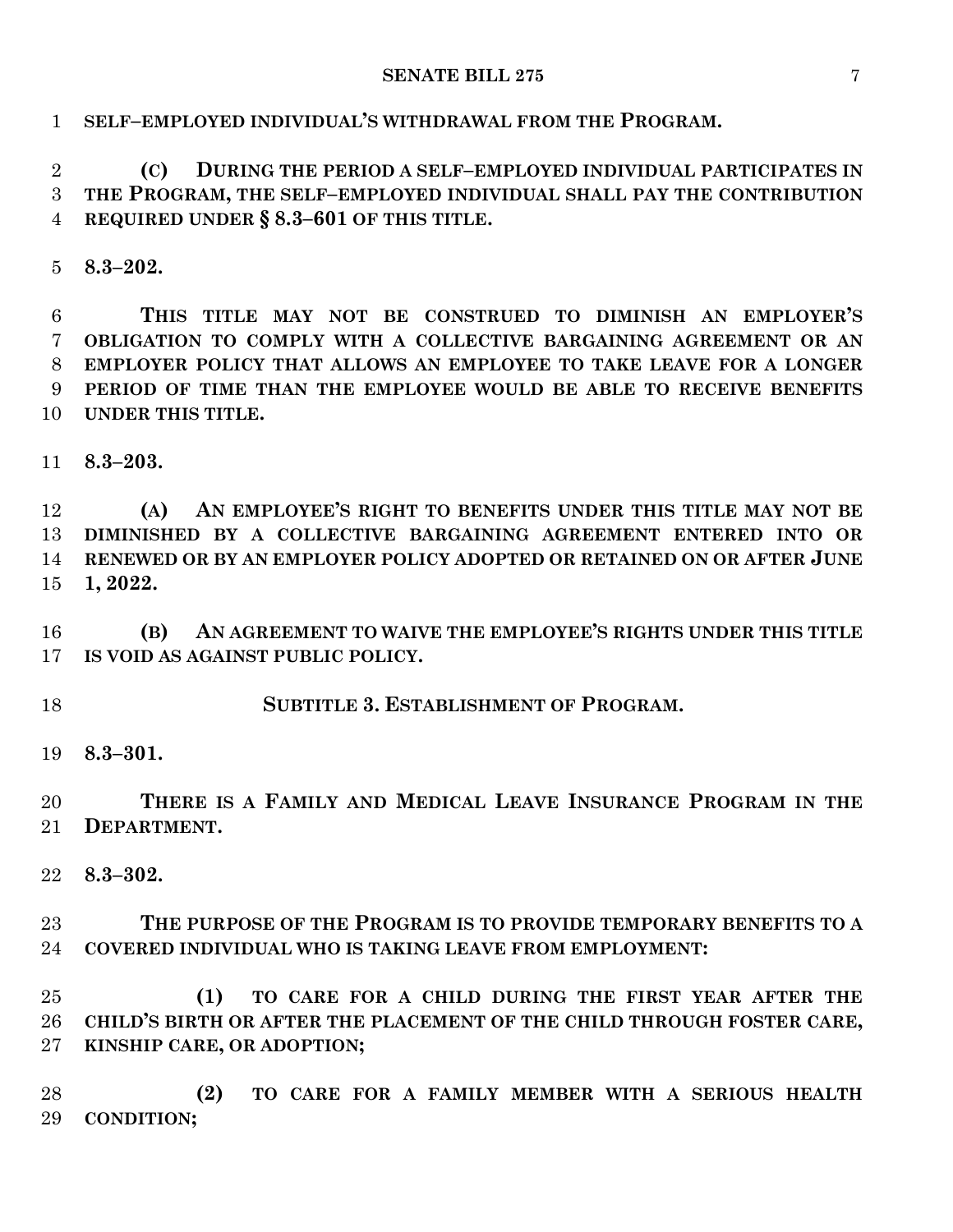| <b>SENATE BILL 275</b> |
|------------------------|
|                        |

 **(3) BECAUSE THE COVERED INDIVIDUAL HAS A SERIOUS HEALTH CONDITION THAT RESULTS IN THE COVERED INDIVIDUAL BEING UNABLE TO PERFORM THE FUNCTIONS OF THE COVERED INDIVIDUAL'S POSITION;**

 **(4) TO CARE FOR A SERVICE MEMBER WHO IS THE COVERED INDIVIDUAL'S NEXT OF KIN; OR**

 **(5) BECAUSE THE COVERED INDIVIDUAL HAS A QUALIFYING EXIGENCY ARISING OUT OF THE DEPLOYMENT OF A SERVICE MEMBER WHO IS A FAMILY MEMBER OF THE COVERED INDIVIDUAL.**

- **SUBTITLE 4. ADMINISTRATION.**
- **8.3–401.**

 **THIS TITLE SHALL BE ADMINISTERED UNDER THE SUPERVISION OF THE SECRETARY.**

**8.3–402.**

 **THE SECRETARY MAY DELEGATE TO AN EMPLOYEE OF THE DEPARTMENT ANY POWER OR DUTY THAT IS REASONABLE AND PROPER FOR THE ADMINISTRATION OF THIS TITLE.**

- **8.3–403.**
- **(A) THE SECRETARY SHALL:**

 **(1) SUBJECT TO SUBSECTION (B) OF THIS SECTION, ADOPT REGULATIONS NECESSARY TO CARRY OUT THIS TITLE;**

 **(2) ESTABLISH PROCEDURES AND FORMS FOR FILING CLAIMS FOR BENEFITS, INCLUDING:**

 **(I) PROCEDURES FOR NOTIFYING AN EMPLOYER WITHIN 5 BUSINESS DAYS AFTER AN EMPLOYEE OF THE EMPLOYER FILES A CLAIM FOR BENEFITS UNDER THIS TITLE; AND**

 **(II) NOTICES OF ELECTIONS BY SELF–EMPLOYED INDIVIDUALS FOR BENEFITS UNDER § 8.3–201 OF THIS TITLE;**

 **(3) USE INFORMATION–SHARING AND INTEGRATION TECHNOLOGY TO FACILITATE THE DISCLOSURE OF RELEVANT INFORMATION OR RECORDS NEEDED**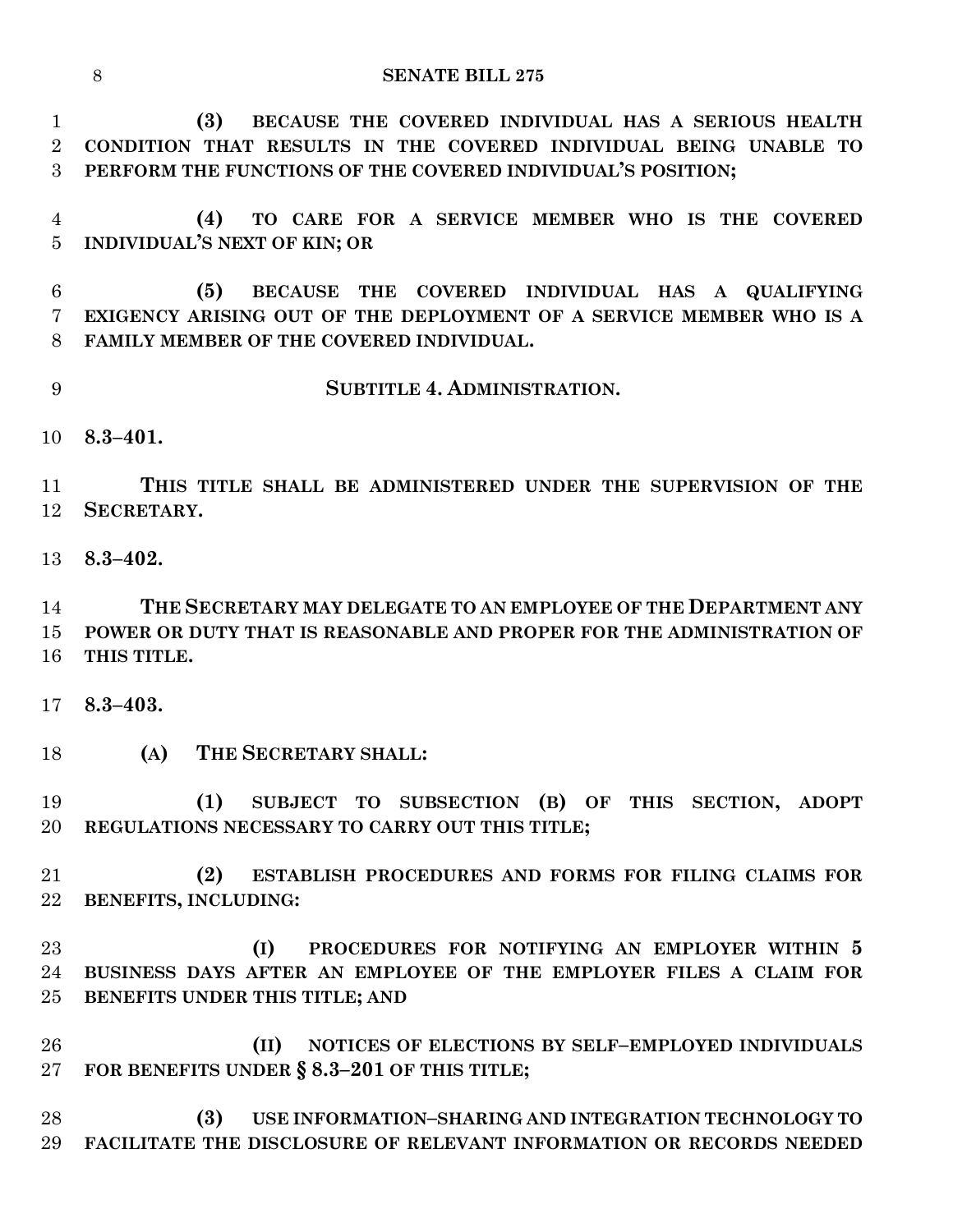**FOR THE ADMINISTRATION OF THIS TITLE; AND**

 **(4) SUBJECT TO SUBSECTION (D) OF THIS SECTION, CARRY OUT A PUBLIC EDUCATION PROGRAM.**

 **(B) THE REGULATIONS ADOPTED UNDER SUBSECTION (A)(1) OF THIS SECTION SHALL BE CONSISTENT WITH REGULATIONS ADOPTED TO IMPLEMENT THE FEDERAL FAMILY AND MEDICAL LEAVE ACT AND ANY RELEVANT STATE LAWS TO THE EXTENT THAT THE ADOPTED REGULATIONS DO NOT CONFLICT WITH THIS TITLE.**

 **(C) (1) SUBJECT TO PARAGRAPH (2) OF THIS SUBSECTION, A COVERED INDIVIDUAL UNDER § 8.3–302(2), (3), (4), OR (5) OF THIS TITLE SHALL PROVIDE CERTIFICATION FOR A CLAIM FOR BENEFITS UNDER THIS TITLE.**

 **(2) A CERTIFICATION FOR A CLAIM FOR BENEFITS FOR A COVERED INDIVIDUAL UNDER § 8.3–302(2), (3), OR (4) OF THIS TITLE SHALL INCLUDE:**

 **(I) THE DATE ON WHICH THE SERIOUS HEALTH CONDITION OF THE FAMILY MEMBER, COVERED INDIVIDUAL, OR SERVICE MEMBER COMMENCED;**

 **(II) THE PROBABLE DURATION OF THE SERIOUS HEALTH CONDITION;**

 **(III) THE APPROPRIATE FACTS RELATED TO THE SERIOUS HEALTH CONDITION WITHIN THE KNOWLEDGE OF THE LICENSED HEALTH CARE PROVIDER;**

 **(IV) 1. FOR A CLAIM FOR BENEFITS UNDER § 8.3–302(2) OF THIS TITLE, A STATEMENT THAT THE COVERED INDIVIDUAL NEEDS TO CARE FOR A FAMILY MEMBER AND AN ESTIMATE OF THE AMOUNT OF TIME REQUIRED TO PROVIDE THE CARE; OR**

 **2. FOR A CLAIM FOR BENEFITS UNDER § 8.3–302(3) OF THIS TITLE, A STATEMENT THAT THE COVERED INDIVIDUAL IS UNABLE TO PERFORM THE FUNCTIONS OF THE COVERED INDIVIDUAL'S POSITION; AND**

 **(V) FOR A CERTIFICATION FOR INTERMITTENT LEAVE, THE EXPECTED DATES AND DURATION OF THE LEAVE.**

 **(3) THE SECRETARY SHALL ESTABLISH STANDARDS IN REGULATION FOR THE CERTIFICATION OF CLAIMS FOR BENEFITS UNDER § 8.3–302(5) OF THIS TITLE.**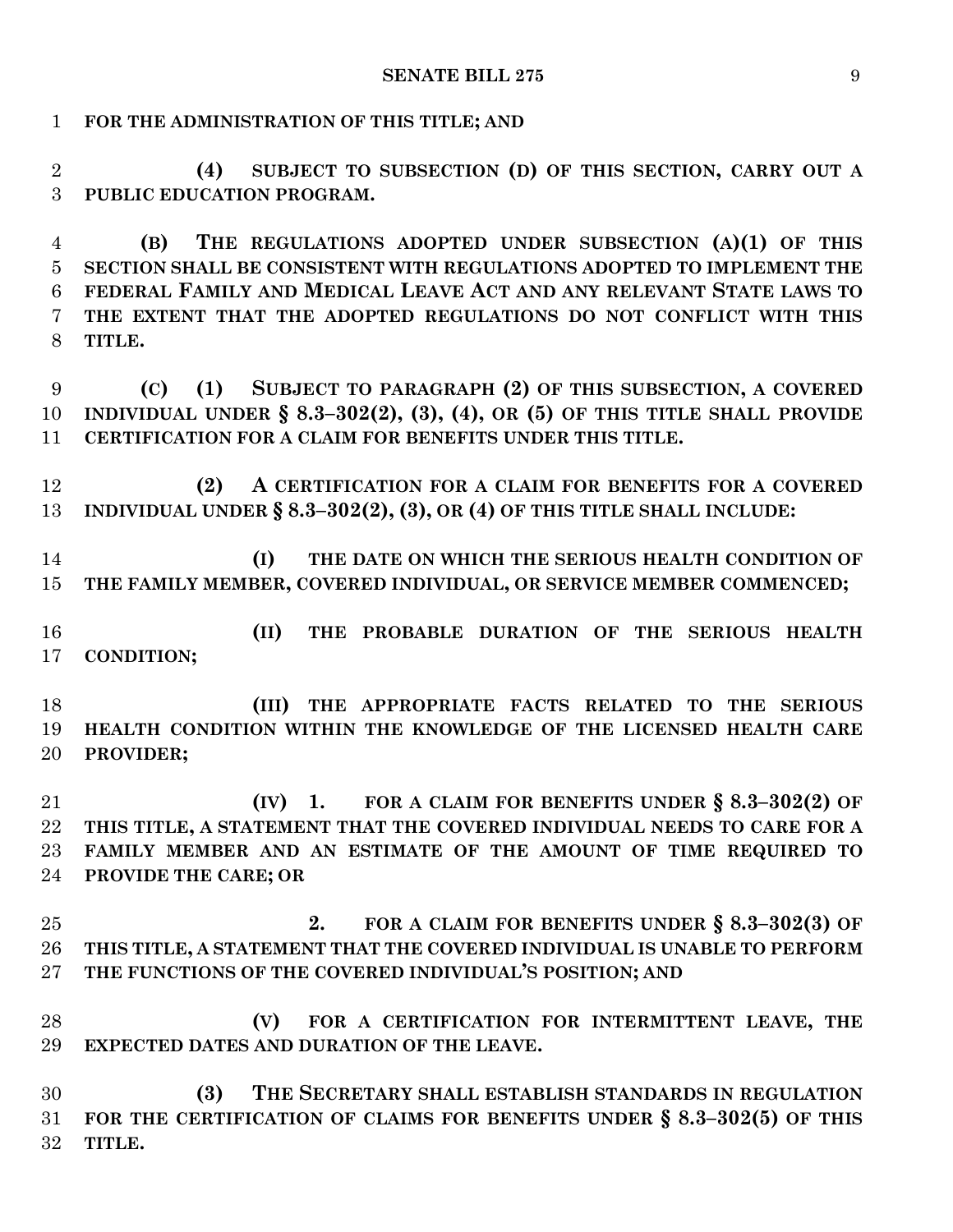**(D) (1) THE SECRETARY MAY USE A PORTION OF THE FUNDS PAID UNDER § 8.3–601 OF THIS TITLE OR OTHER AVAILABLE FUNDING TO PAY FOR AND CARRY OUT THE REQUIREMENTS UNDER SUBSECTION (A)(4) OF THIS SECTION.**

 **(2) MATERIALS USED IN THE PUBLIC EDUCATION PROGRAM REQUIRED UNDER SUBSECTION (A)(4) OF THIS SECTION SHALL BE MADE AVAILABLE IN ENGLISH AND SPANISH.**

**8.3–404.**

**(A) TO ENFORCE THIS TITLE, THE SECRETARY MAY:**

 **(1) CONDUCT AN INVESTIGATION UNDER THIS TITLE, ON THE SECRETARY'S OWN INITIATIVE OR ON RECEIPT OF A WRITTEN COMPLAINT;**

- **(2) ADMINISTER AN OATH;**
- **(3) CERTIFY TO AN OFFICIAL ACT;**
- **(4) TAKE A DEPOSITION;**

 **(5) ISSUE A SUBPOENA FOR THE ATTENDANCE OF A WITNESS TO TESTIFY OR THE PRODUCTION OF BOOKS, CORRESPONDENCE, MEMORANDA, PAPERS, OR OTHER RECORDS; AND**

 **(6) BRING A CIVIL ACTION IN THE COUNTY WHERE THE VIOLATION ALLEGEDLY OCCURRED.**

 **(B) (1) A SUBPOENA ISSUED UNDER SUBSECTION (A)(5) OF THIS SECTION SHALL BE SERVED IN ANY MANNER IN WHICH A SUBPOENA OF A COURT MAY BE SERVED.**

 **(2) IF A PERSON FAILS TO COMPLY WITH A SUBPOENA ISSUED UNDER SUBSECTION (A)(5) OF THIS SECTION ON A COMPLAINT FILED BY THE SECRETARY, THE CIRCUIT COURT FOR THE COUNTY WHERE THE INVESTIGATION IS BEING CONDUCTED OR WHERE THE PERSON RESIDES, IS PRESENT, OR TRANSACTS BUSINESS MAY ISSUE AN ORDER DIRECTING COMPLIANCE WITH THE SUBPOENA OR COMPELLING TESTIMONY.**

 **(3) (I) SUBJECT TO SUBPARAGRAPH (II) OF THIS PARAGRAPH, A PERSON MAY NOT BE EXCUSED FROM COMPLYING WITH A SUBPOENA ISSUED UNDER SUBSECTION (A)(5) OF THIS SECTION ON THE GROUND THAT THE EVIDENCE OR**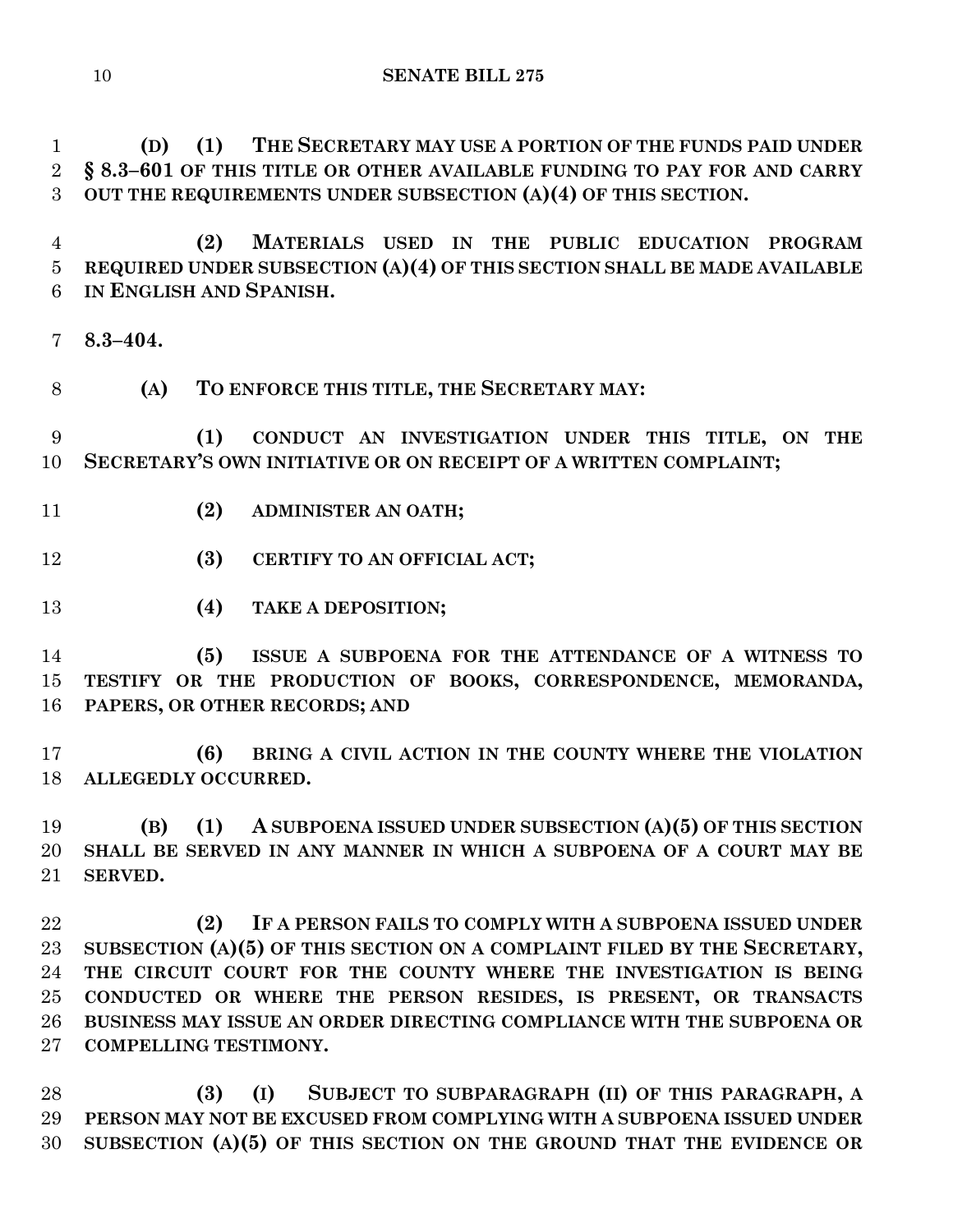**TESTIMONY REQUIRED MAY TEND TO INCRIMINATE THE PERSON OR SUBJECT THE PERSON TO A FORFEITURE OR PENALTY.**

 **(II) 1. EXCEPT AS PROVIDED IN SUBSUBPARAGRAPH 2 OF THIS SUBPARAGRAPH, AFTER CLAIMING THE PRIVILEGE AGAINST SELF–INCRIMINATION, A PERSON MAY NOT BE PROSECUTED OR SUBJECTED TO ANY FORFEITURE OR PENALTY BECAUSE OF ANY MATTER, THING, OR TRANSACTION ABOUT WHICH THE PERSON IS COMPELLED TO PRODUCE EVIDENCE OR TESTIFY.**

 **2. IF THE PERSON COMMITS PERJURY WHILE GIVING TESTIMONY, THE PERSON IS SUBJECT TO PROSECUTION FOR THAT OFFENSE.**

**8.3–405.**

 **IN A CIVIL ACTION TO ENFORCE THIS TITLE, THE SECRETARY AND THE STATE MAY BE REPRESENTED BY:**

- **(1) THE ATTORNEY GENERAL; OR**
- **(2) ANY QUALIFIED ATTORNEY WHO:**
- 
- **(I) IS A SALARIED EMPLOYEE OF THE SECRETARY; AND**

 **(II) ON RECOMMENDATION OF THE ATTORNEY GENERAL, IS DESIGNATED TO REPRESENT THE SECRETARY OR THE BOARD OF APPEALS AND THE STATE.**

**8.3–406.**

 **(A) ON OR BEFORE SEPTEMBER 1 EACH YEAR, THE SECRETARY SHALL SUBMIT TO THE GOVERNOR AND, IN ACCORDANCE WITH § 2–1257 OF THE STATE GOVERNMENT ARTICLE, THE GENERAL ASSEMBLY AN ANNUAL REPORT ON THE ADMINISTRATION AND OPERATION OF THIS TITLE DURING THE IMMEDIATELY PRECEDING FISCAL YEAR.**

- **(B) THE ANNUAL REPORT SHALL INCLUDE INFORMATION REGARDING:**
- **(1) PROJECTED AND ACTUAL PROGRAM PARTICIPATION RATES;**
- **(2) CONTRIBUTION RATES;**
- **(3) PROJECTED AND ACTUAL FUND BALANCES;**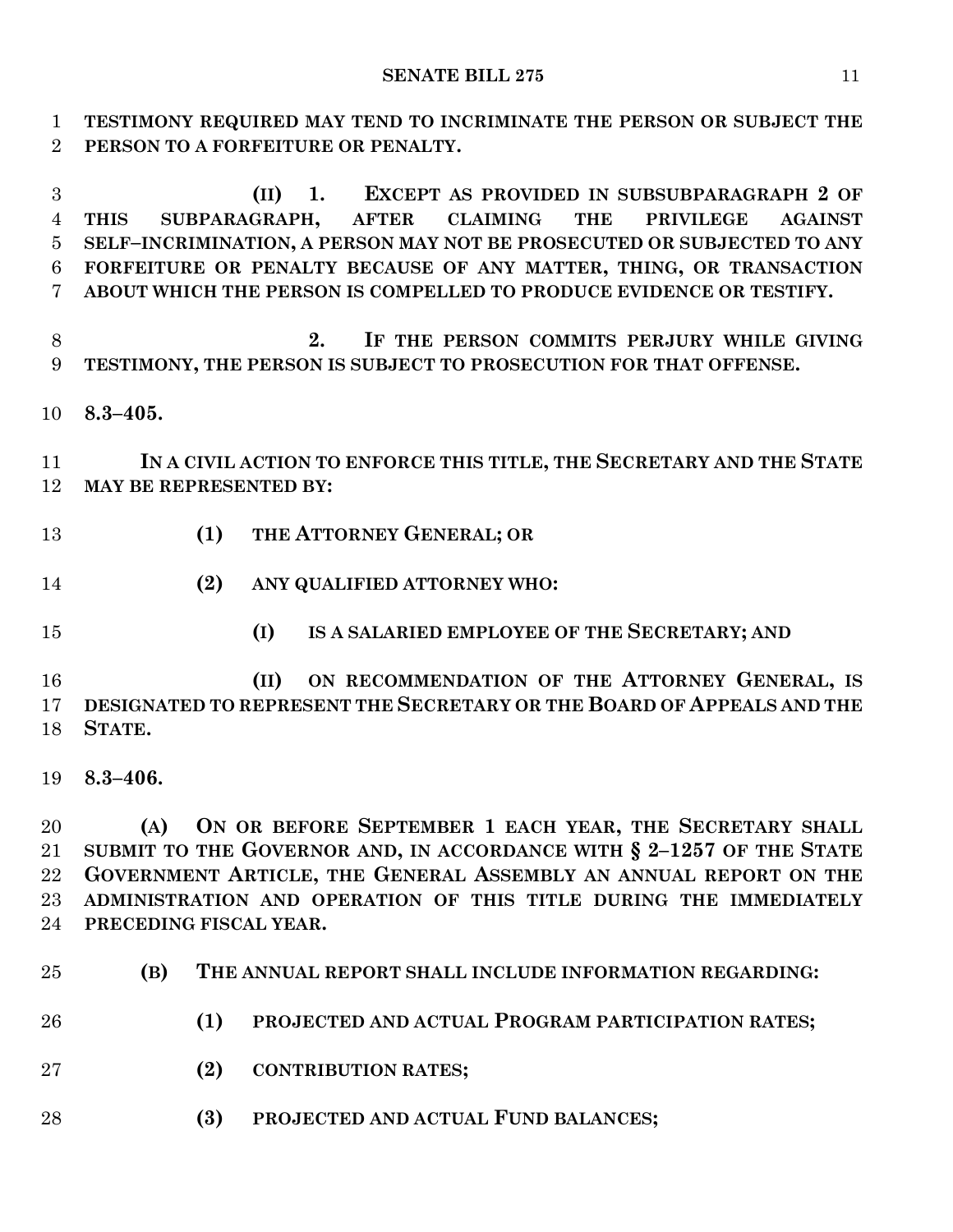|                     | 12              | <b>SENATE BILL 275</b>                                                                                                                  |  |
|---------------------|-----------------|-----------------------------------------------------------------------------------------------------------------------------------------|--|
| $\mathbf{1}$        |                 | (4)<br>PUBLIC OUTREACH AND TECHNICAL ASSISTANCE EFFORTS;                                                                                |  |
| $\overline{2}$      |                 | (5)<br>ALL ENFORCEMENT EFFORTS;                                                                                                         |  |
| 3<br>$\overline{4}$ | THIS TITLE; AND | THE NUMBER AND STATUS OF COMPLAINTS UNDER SUBTITLE 9 OF<br>(6)                                                                          |  |
| $\overline{5}$      |                 | THE COST OF ADMINISTERING THE PROGRAM.<br>(7)                                                                                           |  |
| 6                   |                 | SUBTITLE 5. THE FAMILY AND MEDICAL LEAVE INSURANCE FUND.                                                                                |  |
| $\overline{7}$      | $8.3 - 501.$    |                                                                                                                                         |  |
| 8                   |                 | THERE IS A FAMILY AND MEDICAL LEAVE INSURANCE FUND.                                                                                     |  |
| 9                   | $8.3 - 502.$    |                                                                                                                                         |  |
| 10                  | (A)             | THE SECRETARY SHALL ADMINISTER THE FUND.                                                                                                |  |
| 11<br>12            | (B)             | THE FUND IS A SPECIAL, NONLAPSING FUND THAT IS NOT SUBJECT TO<br>§7-302 OF THE STATE FINANCE AND PROCUREMENT ARTICLE.                   |  |
| 13<br>14            | (C)             | THE STATE TREASURER SHALL HOLD THE FUND SEPARATELY, AND THE<br><b>COMPTROLLER SHALL ACCOUNT FOR THE FUND.</b>                           |  |
| 15 <sup>15</sup>    | $8.3 - 503.$    |                                                                                                                                         |  |
| 16                  | (A)             | THE FUND CONSISTS OF:                                                                                                                   |  |
| 17                  |                 | (1)<br><b>EMPLOYEE CONTRIBUTIONS;</b>                                                                                                   |  |
| 18                  |                 | (2)<br>SELF-EMPLOYED INDIVIDUAL CONTRIBUTIONS;                                                                                          |  |
| 19                  |                 | (3)<br><b>EMPLOYER CONTRIBUTIONS;</b>                                                                                                   |  |
| 20<br>21            |                 | MONEY PAID TO THE FUND FOR THE PURPOSE OF REIMBURSING<br>(4)<br>THE SECRETARY UNDER § 8.3-902 OF THIS TITLE FOR BENEFITS PAID IN ERROR; |  |
| 22                  |                 | (5)<br>INTEREST EARNED ON MONEY IN THE FUND; AND                                                                                        |  |
| 23                  |                 | MONEY RECEIVED FOR THE FUND FROM ANY OTHER SOURCE.<br>(6)                                                                               |  |
| 24                  | (B)             | MONEY IN THE FUND MAY BE COMMINGLED.                                                                                                    |  |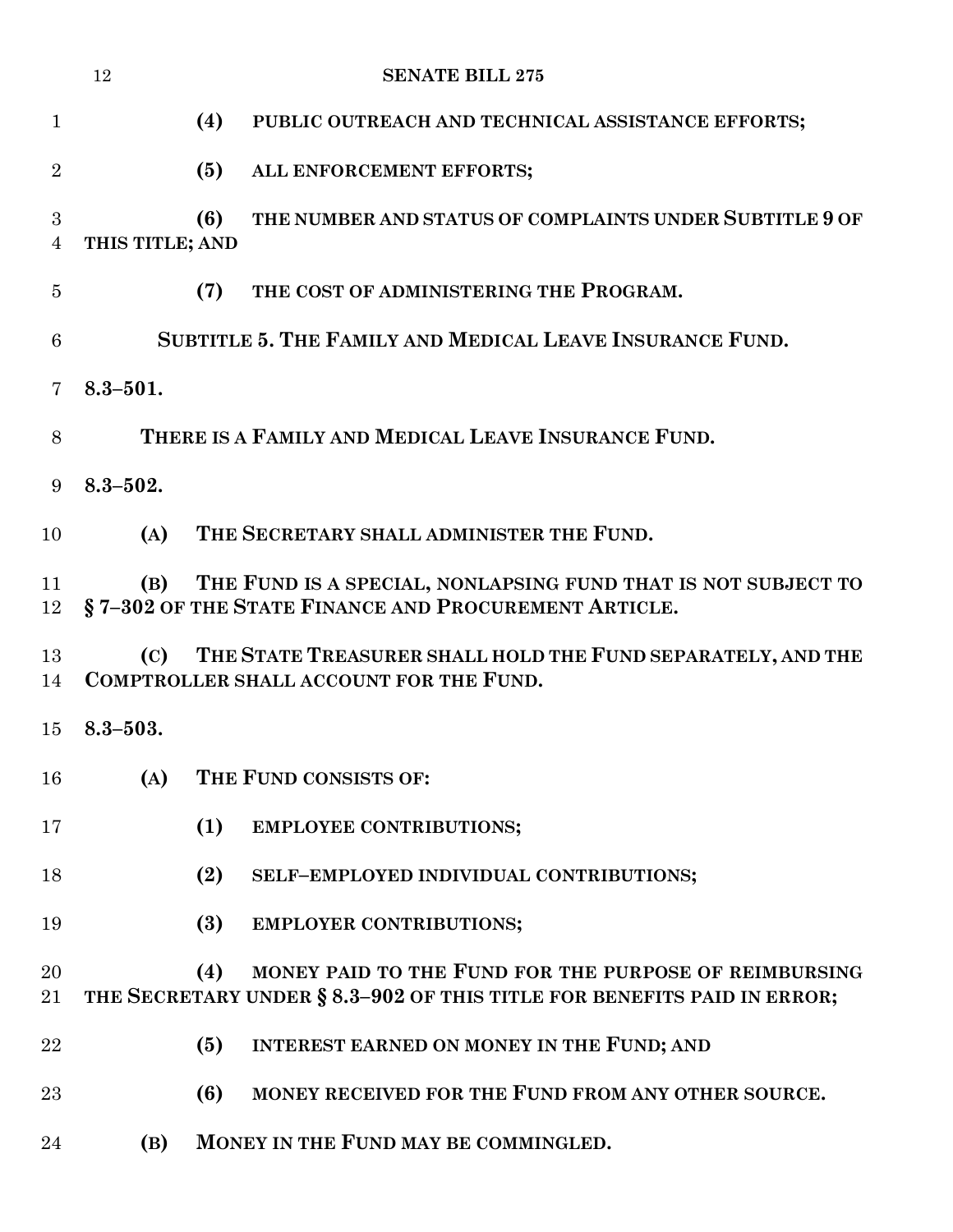**(C) THE FUND MAY BE USED ONLY FOR THE PURPOSES OF THIS TITLE.**

**8.3–504.**

**(A) (1) THE STATE TREASURER IS CUSTODIAN OF THE FUND.**

 **(2) THE STATE TREASURER SHALL MANAGE THE FUND IN ACCORDANCE WITH REGULATIONS THAT THE SECRETARY ADOPTS.**

 **(B) UNDER THE DIRECTION OF THE SECRETARY, THE STATE TREASURER SHALL ESTABLISH THE FUND ACCOUNT IN ANY FINANCIAL INSTITUTION IN WHICH THE GENERAL FUND OF THE STATE MAY BE DEPOSITED.**

 **(C) ON RECEIPT OF ANY MONEY PAYABLE TO THE FUND, THE SECRETARY SHALL ENSURE IMMEDIATE DEPOSIT OF THE MONEY INTO THE FUND ACCOUNT AS REQUIRED BY THE STATE TREASURER.**

 **(D) IN ACCORDANCE WITH REGULATIONS THAT THE SECRETARY ADOPTS, MONEY IN THE FUND ACCOUNT:**

- **(1) SHALL BE USED TO PAY BENEFITS UNDER THIS TITLE; AND**
- **(2) MAY BE USED TO PAY FOR:**
- **(I) THE PUBLIC EDUCATION PROGRAM; AND**

 **(II) ANY COSTS ASSOCIATED WITH THE INITIAL IMPLEMENTATION AND ONGOING ADMINISTRATION OF THIS TITLE.**

**8.3–505.**

 **A CHECK THAT THE STATE TREASURER ISSUES TO PAY BENEFITS OR REFUNDS SHALL:**

- **(1) BE ISSUED ONLY ON A WARRANT SIGNED BY THE SECRETARY;**
- **(2) BEAR THE SIGNATURE OF THE STATE TREASURER; AND**
- **(3) BE COUNTERSIGNED BY AN AUTHORIZED AGENT.**
- **8.3–506.**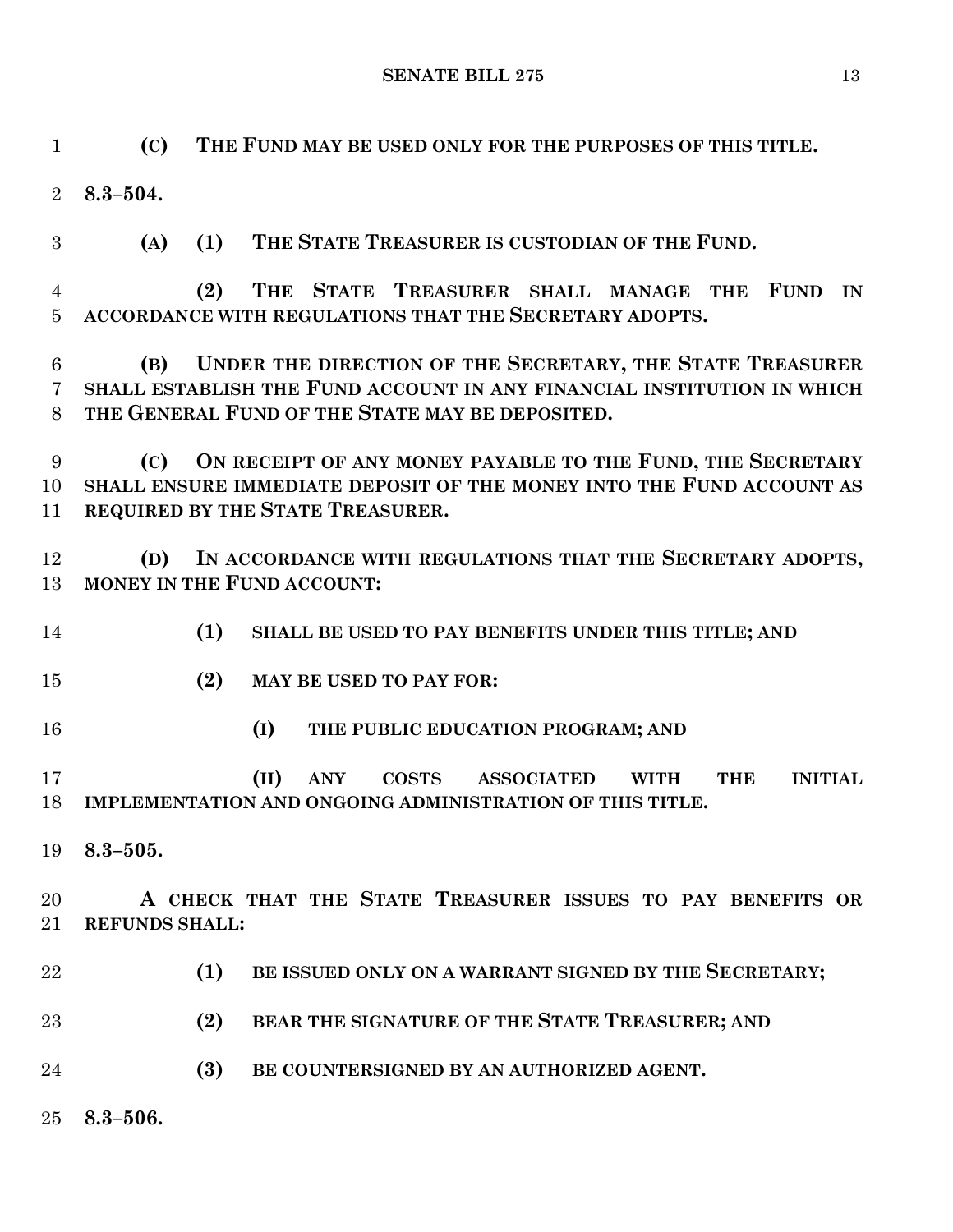| $\mathbf{1}$<br>$\overline{2}$ | THIS TITLE DOES NOT GRANT AN EMPLOYEE ANY PRIOR CLAIM OR RIGHT TO<br>MONEY THE EMPLOYEE PAYS INTO THE FUND. |
|--------------------------------|-------------------------------------------------------------------------------------------------------------|
| 3                              | <b>SUBTITLE 6. CONTRIBUTIONS.</b>                                                                           |
| $\overline{4}$                 | $8.3 - 601.$                                                                                                |
| 5                              | BEGINNING JANUARY 1, 2023, EACH EMPLOYEE OF AN EMPLOYER,<br>(A)                                             |
| 6                              | EACH EMPLOYER, AND EACH SELF-EMPLOYED INDIVIDUAL PARTICIPATING IN THE                                       |
| 7                              | PROGRAM SHALL CONTRIBUTE TO THE FUND.                                                                       |
| 8                              | (1) (I) SUBJECT TO SUBPARAGRAPH (II) OF THIS PARAGRAPH, THE<br>(B)                                          |
| 9                              | SECRETARY SHALL SET A TOTAL RATE OF CONTRIBUTION TO BE PAID IN                                              |
| 10                             | ACCORDANCE WITH THIS SUBSECTION.                                                                            |
| 11                             | THE TOTAL RATE OF CONTRIBUTION ESTABLISHED UNDER<br>(II)                                                    |
| 12                             | SUBPARAGRAPH (I) OF THIS PARAGRAPH:                                                                         |
| 13                             | MAY NOT EXCEED 0.75% OF AN EMPLOYEE'S WAGES;<br>1.                                                          |
| 14                             | 2.<br>SHALL BE APPLIED TO ALL WAGES UP TO AND                                                               |
| 15                             | INCLUDING THE SOCIAL SECURITY WAGE BASE;                                                                    |
| 16                             | 3.<br>SHALL BE SHARED EQUALLY BY EMPLOYERS AND                                                              |
| 17                             | <b>EMPLOYEES; AND</b>                                                                                       |
| 18                             | SHALL BE SUFFICIENT TO FUND THE BENEFITS<br>4.                                                              |
| 19                             | PAYABLE UNDER THIS TITLE.                                                                                   |
| 20                             | EACH EMPLOYER SHALL CONTRIBUTE AN AMOUNT EQUAL TO 50%<br>(2)                                                |
| 21                             | OF THE TOTAL RATE OF CONTRIBUTION FOR EACH EMPLOYEE EMPLOYED BY THE                                         |
| 22                             | EMPLOYER.                                                                                                   |
| $23\,$                         | (I)<br>EACH EMPLOYEE OF AN EMPLOYER SHALL CONTRIBUTE AN<br>(3)                                              |
| 24                             | AMOUNT EQUAL TO 50% OF THE TOTAL RATE OF CONTRIBUTION.                                                      |
| 25                             | THE EMPLOYER OF THE EMPLOYEE SHALL DEDUCT THE<br>(II)                                                       |
| 26                             | CONTRIBUTION REQUIRED UNDER SUBPARAGRAPH (I) OF THIS PARAGRAPH FROM                                         |
| $27\,$                         | THE WAGES OF THE EMPLOYEE.                                                                                  |
| 28                             | (4)<br>EACH SELF-EMPLOYED INDIVIDUAL PARTICIPATING IN THE                                                   |

**PROGRAM SHALL:**

**EMPLOYER.**

# **SENATE BILL 275**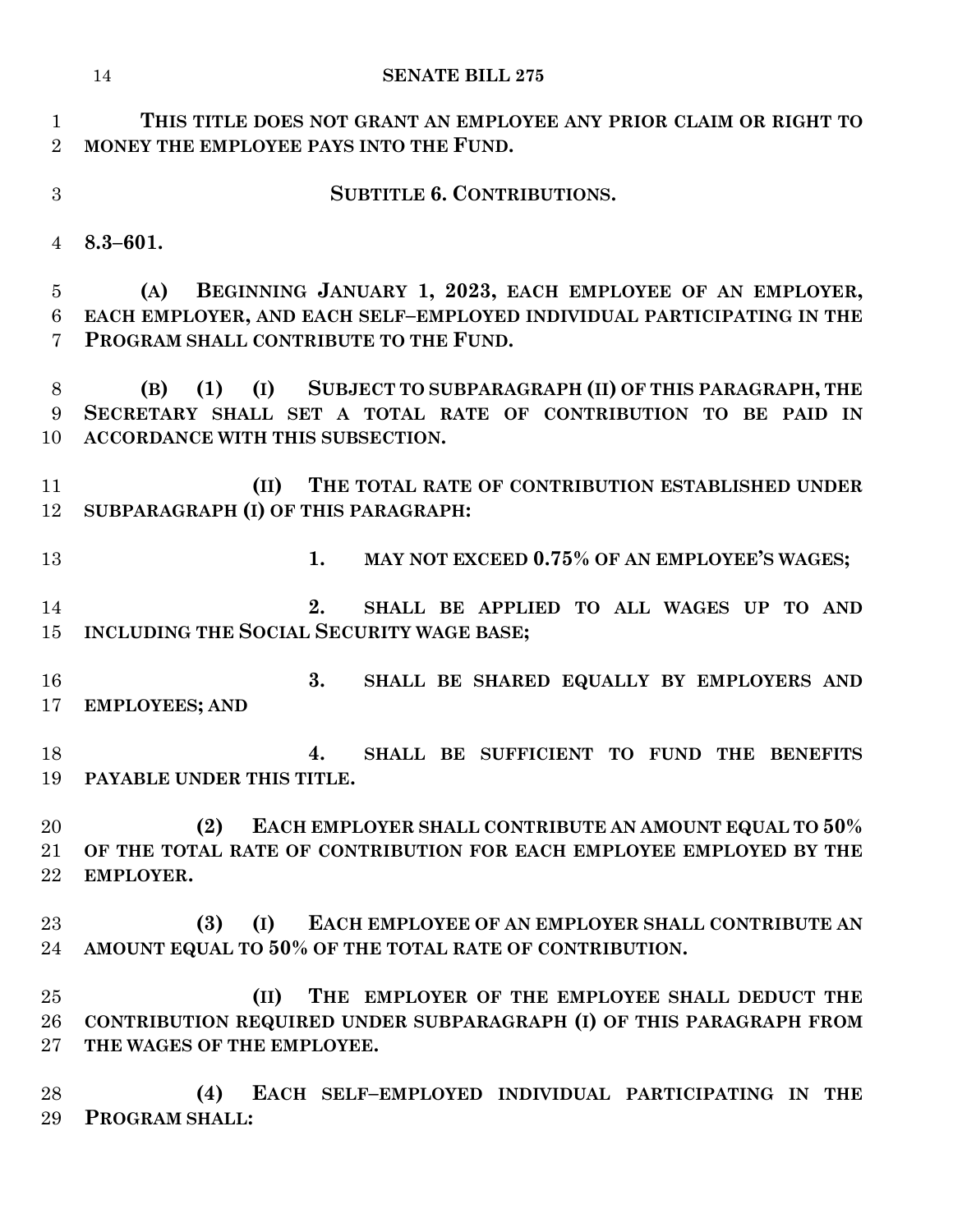**(I) PAY CONTRIBUTIONS DURING EACH YEAR THAT THE SELF–EMPLOYED INDIVIDUAL PARTICIPATES IN THE PROGRAM; AND (II) CONTRIBUTE AN AMOUNT EQUAL TO THE TOTAL RATE OF CONTRIBUTION ESTABLISHED UNDER PARAGRAPH (1)(I) OF THIS SUBSECTION. SUBTITLE 7. BENEFITS. 8.3–701. (A) BEGINNING JULY 1, 2024, A COVERED INDIVIDUAL TAKING LEAVE FROM EMPLOYMENT MAY SUBMIT A CLAIM FOR BENEFITS TO: (1) CARE FOR A NEWBORN CHILD OR A CHILD NEWLY PLACED FOR ADOPTION, FOSTER CARE, OR KINSHIP CARE WITH THE COVERED INDIVIDUAL DURING THE FIRST YEAR AFTER THE BIRTH, ADOPTION, OR PLACEMENT; (2) CARE FOR A FAMILY MEMBER WITH A SERIOUS HEALTH CONDITION; (3) ATTEND TO A SERIOUS HEALTH CONDITION THAT RESULTS IN THE COVERED INDIVIDUAL BEING UNABLE TO PERFORM THE FUNCTIONS OF THE COVERED INDIVIDUAL'S POSITION; (4) CARE FOR A SERVICE MEMBER WITH A SERIOUS HEALTH CONDITION RESULTING FROM MILITARY SERVICE WHO IS THE COVERED INDIVIDUAL'S NEXT OF KIN; OR (5) ATTEND TO A QUALIFYING EXIGENCY ARISING OUT OF THE DEPLOYMENT OF A SERVICE MEMBER WHO IS A FAMILY MEMBER OF THE COVERED INDIVIDUAL. (B) (1) SUBJECT TO PARAGRAPH (2) OF THIS SUBSECTION, A COVERED INDIVIDUAL MAY TAKE THE LEAVE FOR WHICH THE INDIVIDUAL IS ELIGIBLE FOR BENEFITS UNDER SUBSECTION (A) OF THIS SECTION ON AN INTERMITTENT LEAVE SCHEDULE. (2) IF LEAVE IS TAKEN ON AN INTERMITTENT LEAVE SCHEDULE, THE COVERED INDIVIDUAL SHALL: (I) MAKE A REASONABLE EFFORT TO SCHEDULE THE INTERMITTENT LEAVE IN A MANNER THAT DOES NOT UNDULY DISRUPT THE OPERATIONS OF THE EMPLOYER; AND**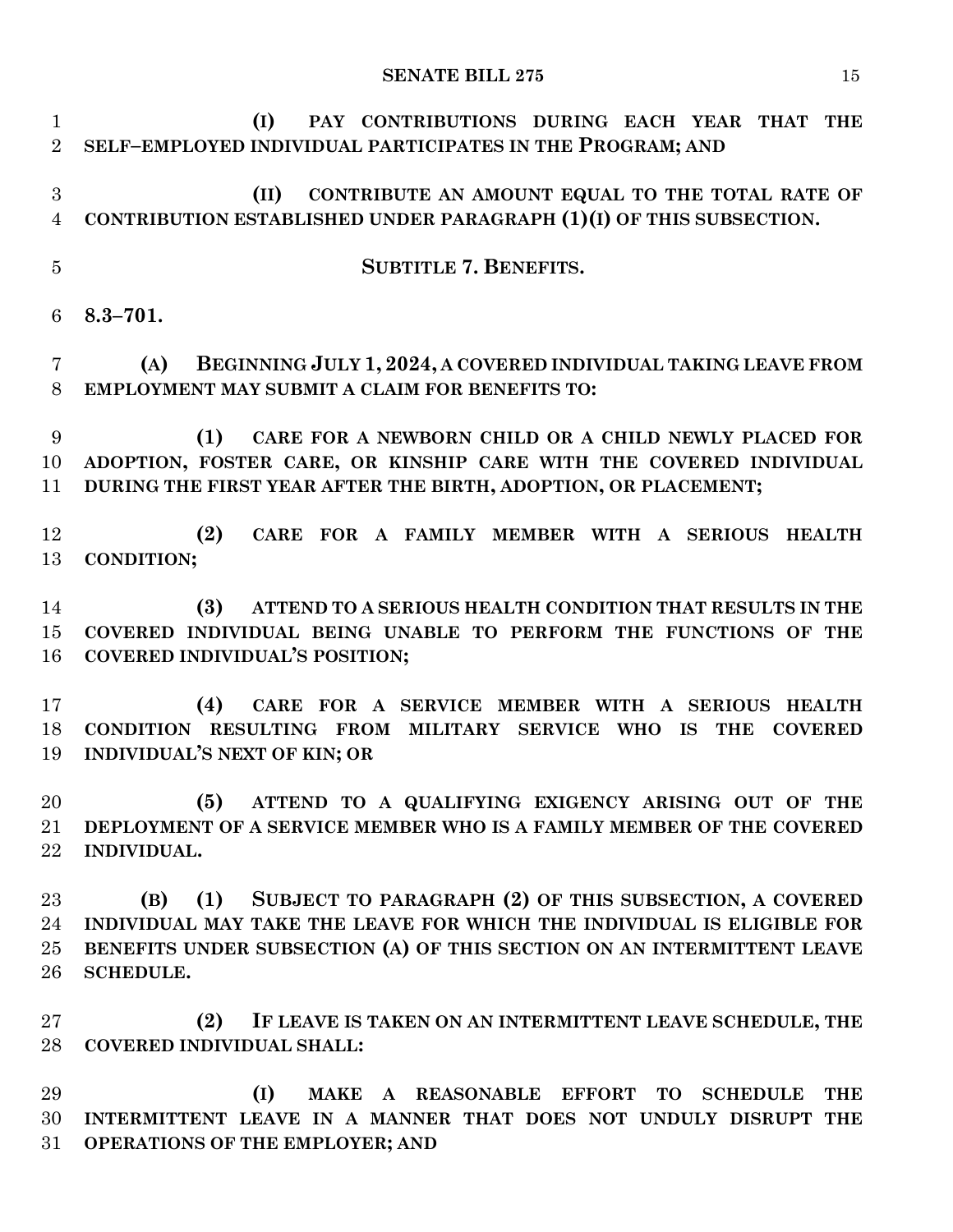**(II) PROVIDE THE EMPLOYER WITH REASONABLE AND PRACTICABLE PRIOR NOTICE OF THE REASON FOR WHICH THE INTERMITTENT LEAVE IS NECESSARY.**

 **(3) IF LEAVE IS TAKEN ON AN INTERMITTENT LEAVE SCHEDULE, AN EMPLOYER MAY NOT REDUCE THE TOTAL AMOUNT OF LEAVE TO WHICH THE COVERED INDIVIDUAL IS ENTITLED BEYOND THE AMOUNT OF LEAVE ACTUALLY TAKEN.**

**8.3–702.**

 **(A) (1) EXCEPT AS PROVIDED IN PARAGRAPH (2) OF THIS SUBSECTION, A COVERED INDIVIDUAL MAY NOT RECEIVE MORE THAN 12 WEEKS OF BENEFITS IN AN APPLICATION YEAR.**

 **(2) A COVERED INDIVIDUAL MAY RECEIVE AN ADDITIONAL 12 WEEKS OF BENEFITS IF THE COVERED INDIVIDUAL DURING THE SAME APPLICATION YEAR:**

 **(I) RECEIVED BENEFITS BECAUSE THE COVERED INDIVIDUAL WAS ELIGIBLE FOR BENEFITS UNDER § 8.3–701(A)(3) OF THIS SUBTITLE; AND**

 **(II) BECOMES ELIGIBLE FOR BENEFITS UNDER § 8.3–701(A)(1), (2), (4), OR (5) OF THIS SUBTITLE.**

 **(B) IF A COVERED INDIVIDUAL TAKES LEAVE FOR WHICH THE COVERED INDIVIDUAL IS RECEIVING BENEFITS UNDER THIS TITLE, THE LEAVE SHALL RUN CONCURRENTLY WITH ELIGIBLE LEAVE THAT MAY BE TAKEN BY THE COVERED INDIVIDUAL UNDER THE FEDERAL FAMILY AND MEDICAL LEAVE ACT.**

 **(C) (1) EXCEPT AS PROVIDED IN PARAGRAPH (2) OF THIS SUBSECTION, AN INDIVIDUAL RECEIVING BENEFITS UNDER TITLE 8 OF THIS ARTICLE OR WAGE REPLACEMENT BENEFITS UNDER TITLE 9 OF THIS ARTICLE IS NOT ELIGIBLE TO RECEIVE BENEFITS UNDER THIS TITLE.**

 **(2) AN INDIVIDUAL RECEIVING COMPENSATION FOR A PERMANENT PARTIAL DISABILITY UNDER TITLE 9 OF THIS ARTICLE MAY BE ELIGIBLE FOR BENEFITS UNDER THIS TITLE.**

**8.3–703.**

 **(A) AN EMPLOYER MAY ALLOW A COVERED INDIVIDUAL TO USE PAID VACATION, PAID SICK LEAVE, OR OTHER PAID TIME OFF UNDER AN EMPLOYER**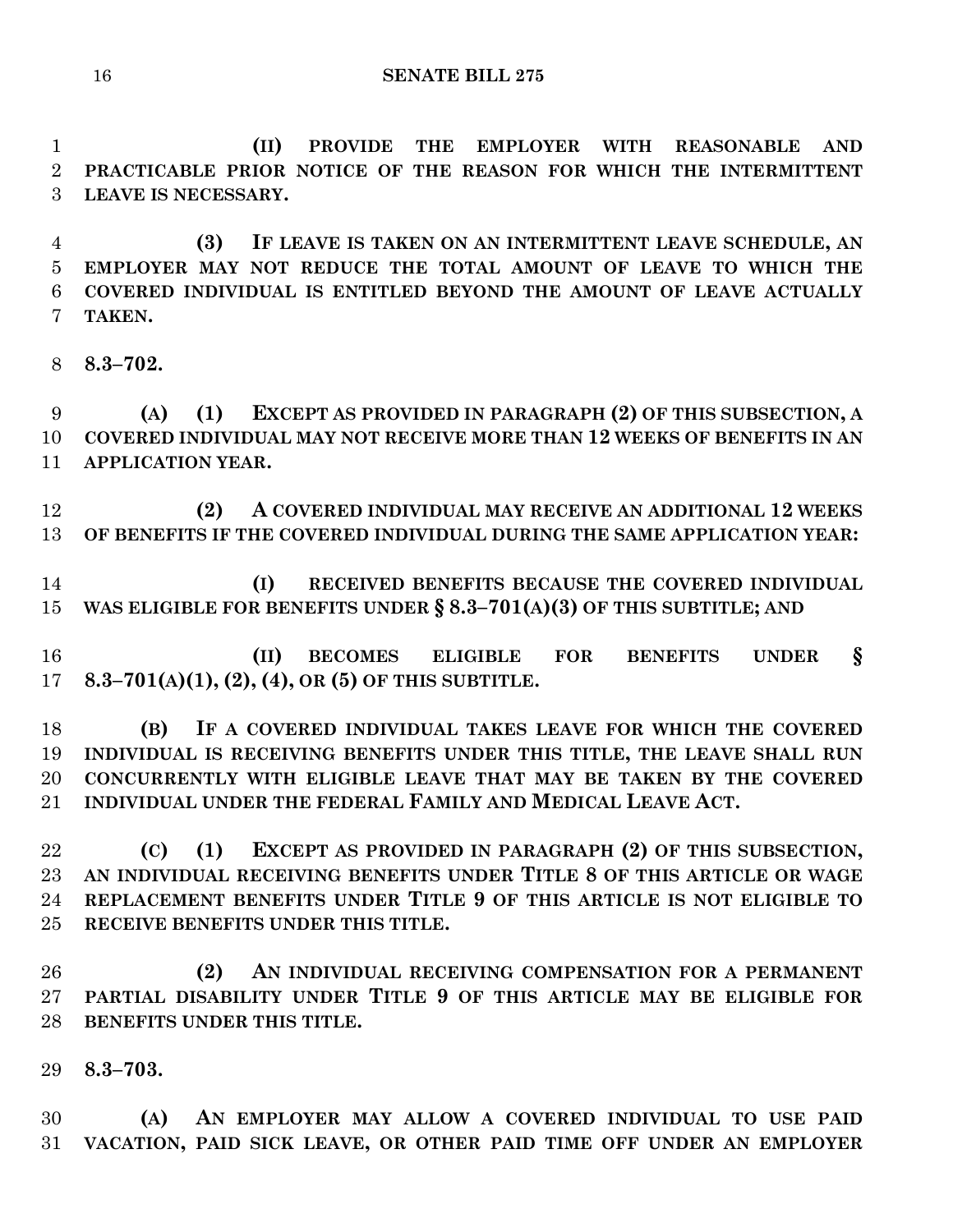**POLICY IN ADDITION TO THE BENEFITS AVAILABLE UNDER THIS TITLE TO REPLACE THE COVERED INDIVIDUAL'S WAGES UP TO 100% OF THE COVERED INDIVIDUAL'S WEEKLY WAGE DURING THE PERIOD OF LEAVE FOR WHICH BENEFITS ARE RECEIVED UNDER THIS TITLE.**

 **(B) AN EMPLOYER CONTRIBUTING TO THE FUND MAY REQUIRE A COVERED INDIVIDUAL WHO RECEIVES BENEFITS UNDER THIS TITLE TO USE THOSE BENEFITS CONCURRENTLY WITH FAMILY OR MEDICAL LEAVE BENEFITS PROVIDED UNDER AN EMPLOYER POLICY.**

- **8.3–704.**
- **(A) FOR THE PURPOSES OF THIS SECTION:**

 **(1) THE COVERED INDIVIDUAL'S AVERAGE WEEKLY WAGE SHALL BE CALCULATED AS THE TOTAL WAGES RECEIVED BY THE COVERED INDIVIDUAL OVER THE LAST 680 HOURS FOR WHICH THE COVERED INDIVIDUAL WAS PAID DIVIDED BY THE NUMBER OF WEEKS WORKED; AND**

 **(2) THE STATE AVERAGE WEEKLY WAGE SHALL BE THE WAGE CALCULATED UNDER § 9–603 OF THIS ARTICLE.**

 **(B) (1) SUBJECT TO PARAGRAPH (2) OF THIS SUBSECTION, THE WEEKLY BENEFIT AMOUNT PAYABLE TO A COVERED INDIVIDUAL UNDER THIS TITLE SHALL BE:**

 **(I) IF THE COVERED INDIVIDUAL'S AVERAGE WEEKLY WAGE IS 65% OR LESS OF THE STATE AVERAGE WEEKLY WAGE, 90% OF THE COVERED INDIVIDUAL'S AVERAGE WEEKLY WAGE;**

 **(II) IF THE COVERED INDIVIDUAL'S AVERAGE WEEKLY WAGE IS GREATER THAN 65% OF THE STATE AVERAGE WEEKLY WAGE, THE SUM OF:**

 **1. 90% OF THE COVERED INDIVIDUAL'S AVERAGE WEEKLY WAGE UP TO 65% OF THE STATE AVERAGE WEEKLY WAGE; AND**

 **2. 50% OF THE COVERED INDIVIDUAL'S AVERAGE WEEKLY WAGE THAT IS GREATER THAN 65% OF THE STATE AVERAGE WEEKLY WAGE; OR**

 **(III) IF THE COVERED INDIVIDUAL IS TAKING PARTIALLY PAID LEAVE, THE LESSER OF:**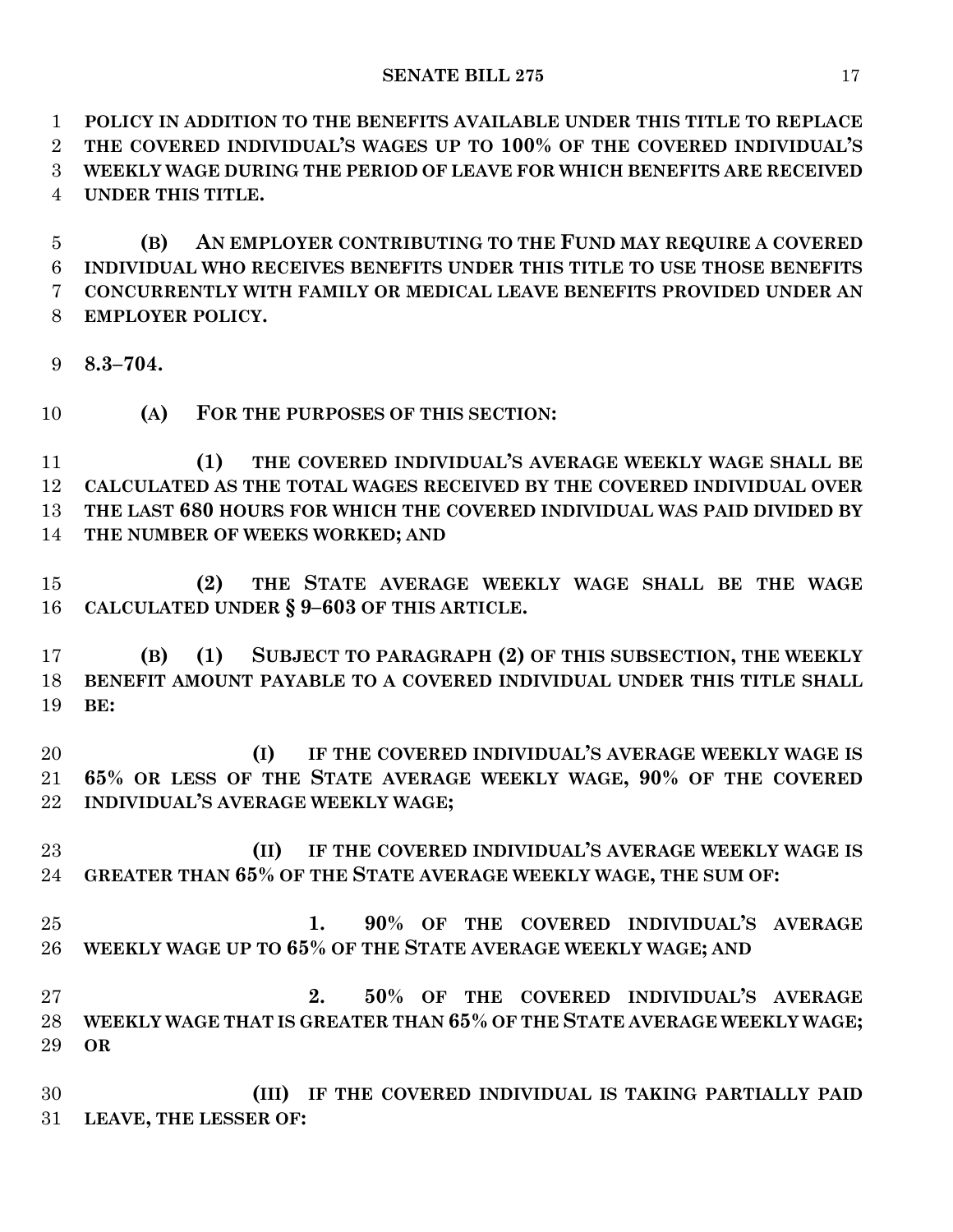**SENATE BILL 275**

 **1. THE AMOUNT REQUIRED TO MAKE UP THE DIFFERENCE BETWEEN THE WAGES PAID TO THE COVERED INDIVIDUAL WHILE THE COVERED INDIVIDUAL IS TAKING PARTIALLY PAID LEAVE AND THE FULL WAGES NORMALLY PAID TO THE COVERED INDIVIDUAL; AND 2. IF THE COVERED INDIVIDUAL'S AVERAGE WEEKLY WAGE IS GREATER THAN 65% OF THE STATE AVERAGE WEEKLY WAGE, THE SUM OF: A. 90% OF THE COVERED INDIVIDUAL'S AVERAGE WEEKLY WAGE UP TO 65% OF THE STATE AVERAGE WEEKLY WAGE; AND B. 50% OF THE COVERED INDIVIDUAL'S AVERAGE WEEKLY WAGE THAT IS GREATER THAN 65% OF THE STATE AVERAGE WEEKLY WAGE. (2) THE WEEKLY BENEFIT AMOUNT PAYABLE UNDER PARAGRAPH (1) OF THIS SUBSECTION: (I) SHALL BE AT LEAST \$50; AND (II) MAY NOT EXCEED: 1. FOR THE 12–MONTH PERIOD BEGINNING JULY 1, 2024, \$1,000; AND 2. FOR THE 12–MONTH PERIOD BEGINNING JULY 1, 2025, AND EACH SUBSEQUENT 12–MONTH PERIOD, THE AMOUNT DETERMINED AND ANNOUNCED BY THE SECRETARY UNDER PARAGRAPH (3) OF THIS SUBSECTION. (3) (I) IN THIS PARAGRAPH, "CONSUMER PRICE INDEX" MEANS THE CONSUMER PRICE INDEX FOR ALL URBAN CONSUMERS FOR THE WASHINGTON–ARLINGTON–ALEXANDRIA, DC–VA–MD–WV METROPOLITAN AREA OR A SUCCESSOR INDEX PUBLISHED BY THE FEDERAL BUREAU OF LABOR STATISTICS. (II) EXCEPT AS PROVIDED IN SUBPARAGRAPH (IV) OF THIS PARAGRAPH, FOR THE 12–MONTH PERIOD BEGINNING JULY 1, 2025, AND EACH SUBSEQUENT 12–MONTH PERIOD, THE MAXIMUM WEEKLY BENEFIT AMOUNT SHALL BE INCREASED BY THE AMOUNT, ROUNDED TO THE NEAREST CENT, THAT EQUALS THE PRODUCT OF: 1. THE MAXIMUM WEEKLY BENEFIT AMOUNT IN EFFECT** 

**FOR THE IMMEDIATELY PRECEDING 12–MONTH PERIOD; AND**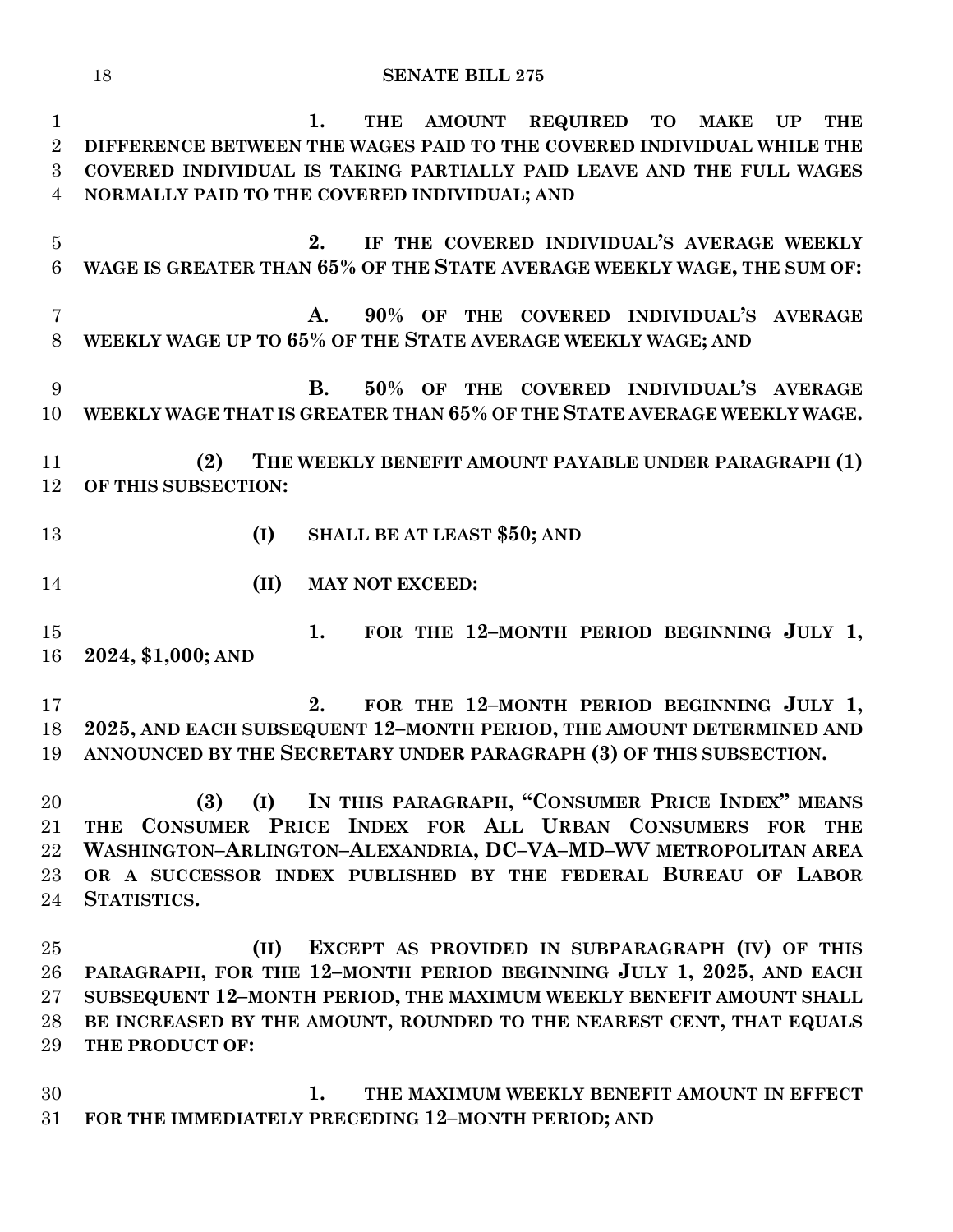**2. THE ANNUAL PERCENTAGE GROWTH IN THE CONSUMER PRICE INDEX FOR THE IMMEDIATELY PRECEDING 12–MONTH PERIOD, AS DETERMINED BY THE SECRETARY UNDER SUBPARAGRAPH (III)1 OF THIS PARAGRAPH. (III) BEGINNING MARCH 1, 2025, AND ON EACH SUBSEQUENT SEPTEMBER 1, THE SECRETARY SHALL DETERMINE AND ANNOUNCE: 1. THE ANNUAL PERCENTAGE GROWTH, IF ANY, IN THE CONSUMER PRICE INDEX BASED ON THE MOST RECENT 12–MONTH PERIOD FOR WHICH DATA ARE AVAILABLE ON SEPTEMBER 1; AND 2. THE MAXIMUM WEEKLY BENEFIT AMOUNT EFFECTIVE FOR THE 12–MONTH PERIOD BEGINNING THE IMMEDIATELY FOLLOWING JULY 1. (IV) IF THERE IS A DECLINE OR NO GROWTH IN THE CONSUMER PRICE INDEX, THE MAXIMUM WEEKLY BENEFIT AMOUNT SHALL REMAIN THE SAME AS THE AMOUNT THAT WAS IN EFFECT FOR THE PRECEDING 12–MONTH PERIOD. (C) AN INCREASE IN THE WEEKLY BENEFIT AMOUNT UNDER SUBSECTION (B)(3) OF THIS SECTION APPLIES ONLY TO A CLAIM FOR BENEFITS FILED AFTER THE DATE THE INCREASE BECOMES EFFECTIVE. (D) THE DEPARTMENT SHALL: (1) NOTIFY THE EMPLOYER OF A COVERED INDIVIDUAL WITHIN 5 BUSINESS DAYS AFTER THE COVERED INDIVIDUAL FILES A CLAIM FOR BENEFITS UNDER THIS TITLE; (2) APPROVE OR DENY THE CLAIM AND NOTIFY THE COVERED INDIVIDUAL WITHIN 10 BUSINESS DAYS AFTER THE COVERED INDIVIDUAL FILES THE CLAIM; (3) MAKE THE FIRST PAYMENT OF BENEFITS TO A COVERED INDIVIDUAL WITHIN 5 BUSINESS DAYS AFTER THE CLAIM IS APPROVED; AND (4) MAKE SUBSEQUENT PAYMENTS EVERY 2 WEEKS UNTIL THE BENEFIT PERIOD ENDS. 8.3–705. (A) IF THE INTERNAL REVENUE SERVICE DETERMINES THAT BENEFITS PAID UNDER THIS SUBTITLE ARE SUBJECT TO FEDERAL INCOME TAX, AT THE TIME**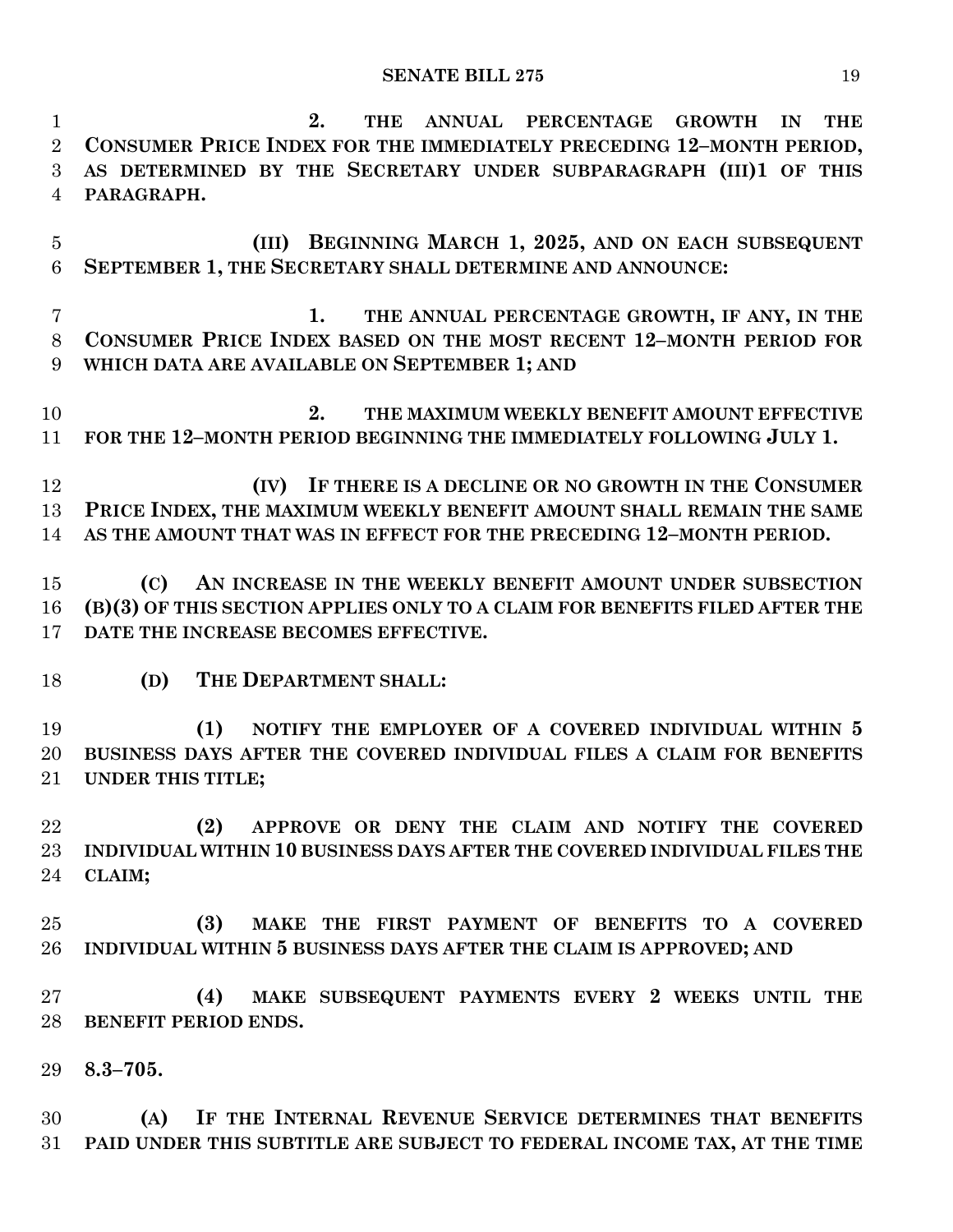**A COVERED INDIVIDUAL FILES A NEW CLAIM FOR BENEFITS, THE DEPARTMENT SHALL NOTIFY THE COVERED INDIVIDUAL THAT:**

 **(1) THE INTERNAL REVENUE SERVICE HAS DETERMINED THAT THE BENEFITS ARE SUBJECT TO FEDERAL INCOME TAX;**

 **(2) THERE ARE REQUIREMENTS REGARDING ESTIMATED TAX PAYMENTS;**

 **(3) THE COVERED INDIVIDUAL MAY ELECT TO HAVE FEDERAL INCOME TAX DEDUCTED AND WITHHELD FROM THE BENEFITS THAT THE COVERED INDIVIDUAL RECEIVES UNDER THIS TITLE AT THE RATE SPECIFIED IN THE INTERNAL REVENUE CODE; AND**

 **(4) THE COVERED INDIVIDUAL IS ALLOWED TO CHANGE A PREVIOUSLY ELECTED WITHHOLDING STATUS.**

 **(B) (1) IF A COVERED INDIVIDUAL ELECTS TO HAVE FEDERAL INCOME TAX DEDUCTED AND WITHHELD UNDER SUBSECTION (A)(3) OF THIS SECTION, THE DEPARTMENT SHALL DEDUCT AND WITHHOLD AN AMOUNT AT THE RATE SPECIFIED IN THE INTERNAL REVENUE CODE IN A MANNER REQUIRED BY THE INTERNAL REVENUE SERVICE.**

 **(2) IF THE DEPARTMENT DEDUCTS AND WITHHOLDS FEDERAL INCOME TAX UNDER PARAGRAPH (1) OF THIS SUBSECTION, THE AMOUNT DEDUCTED AND WITHHELD SHALL REMAIN IN THE FUND UNTIL IT IS TRANSFERRED TO THE INTERNAL REVENUE SERVICE AS A PAYMENT OF INCOME TAX.**

**8.3–706.**

 **(A) AN EMPLOYER MAY SATISFY THE REQUIREMENTS OF THIS TITLE THROUGH A PRIVATE EMPLOYER PLAN CONSISTING OF EMPLOYER–PROVIDED BENEFITS, INSURANCE, OR A COMBINATION OF BOTH IF THE PRIVATE EMPLOYER PLAN IS OFFERED TO ALL OF THE EMPLOYER'S ELIGIBLE EMPLOYEES AND MEETS OR EXCEEDS THE RIGHTS, PROTECTIONS, AND BENEFITS PROVIDED TO A COVERED EMPLOYEE UNDER THIS TITLE.**

 **(B) A PRIVATE EMPLOYER PLAN SHALL BE FILED WITH THE DEPARTMENT FOR APPROVAL.**

 **(C) AN EMPLOYER THAT PROVIDES COVERED EMPLOYEES WITH A PRIVATE EMPLOYER PLAN AND AN EMPLOYEE THAT IS COVERED BY A PRIVATE EMPLOYER PLAN ARE EXEMPT FROM THE CONTRIBUTIONS REQUIRED UNDER SUBTITLE 6 OF**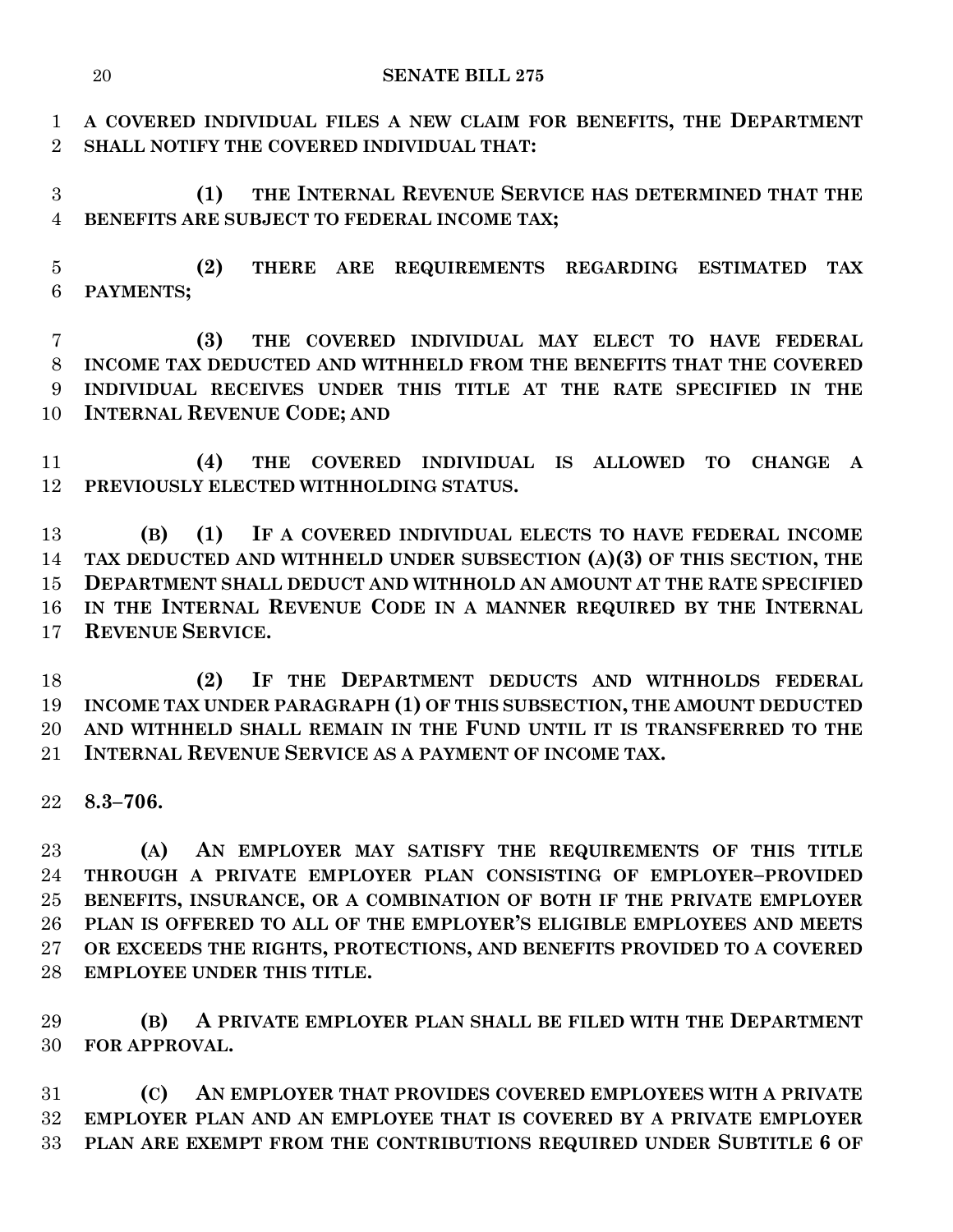**THIS TITLE.**

**8.3–707.**

 **IF A COVERED INDIVIDUAL RECEIVES BENEFITS UNDER THIS TITLE OR TAKES LEAVE FROM WORK FOR WHICH BENEFITS MAY BE PAID UNDER THIS TITLE, THE EMPLOYER OF THE COVERED INDIVIDUAL SHALL, ON THE EXPIRATION OF THE LEAVE, RESTORE THE COVERED INDIVIDUAL TO AN EQUIVALENT POSITION OF EMPLOYMENT.**

**8.3–708.**

 **IF A COVERED INDIVIDUAL IS RECEIVING BENEFITS UNDER THIS TITLE OR IS TAKING LEAVE FOR WHICH BENEFITS MAY BE PAID UNDER THIS TITLE, THE EMPLOYER OF THE COVERED INDIVIDUAL SHALL CONTINUE ANY EMPLOYMENT BENEFITS IN THE SAME MANNER AS REQUIRED UNDER TITLE 3, SUBTITLE 12 OF THIS ARTICLE FOR THE TIME PERIOD THAT THE COVERED INDIVIDUAL IS ABSENT FROM WORK OR RECEIVING BENEFITS UNDER THIS TITLE.**

**SUBTITLE 8. NOTICE TO EMPLOYEES.**

**8.3–801.**

 **(A) AN EMPLOYER SHALL PROVIDE WRITTEN NOTICE TO EACH EMPLOYEE OF THE RIGHTS AND DUTIES OF AN EMPLOYEE UNDER THIS TITLE AT THE TIME OF HIRE AND ANNUALLY THEREAFTER.**

 **(B) (1) WHEN AN EMPLOYEE REQUESTS LEAVE UNDER THIS TITLE, OR WHEN AN EMPLOYER KNOWS THAT AN EMPLOYEE'S LEAVE MAY BE FOR A REASON UNDER § 8.3–302 OF THIS TITLE, THE EMPLOYER SHALL NOTIFY THE EMPLOYEE OF THE EMPLOYEE'S ELIGIBILITY TO TAKE LEAVE FOR WHICH BENEFITS MAY BE PAID UNDER THIS TITLE WITHIN 5 BUSINESS DAYS.**

 **(2) THE NOTICE PROVIDED UNDER PARAGRAPH (1) OF THIS SUBSECTION SHALL INCLUDE:**

 **(I) THE RIGHT OF AN ELIGIBLE EMPLOYEE TO RECEIVE PROGRAM BENEFITS UNDER THIS TITLE;**

**(II) THE PROCEDURE FOR FILING A CLAIM FOR BENEFITS;**

 **(III) AN ELIGIBLE EMPLOYEE'S RESPONSIBILITIES WITH RESPECT TO PROVIDING NOTIFICATION PRIOR TO THE COMMENCEMENT OF LEAVE**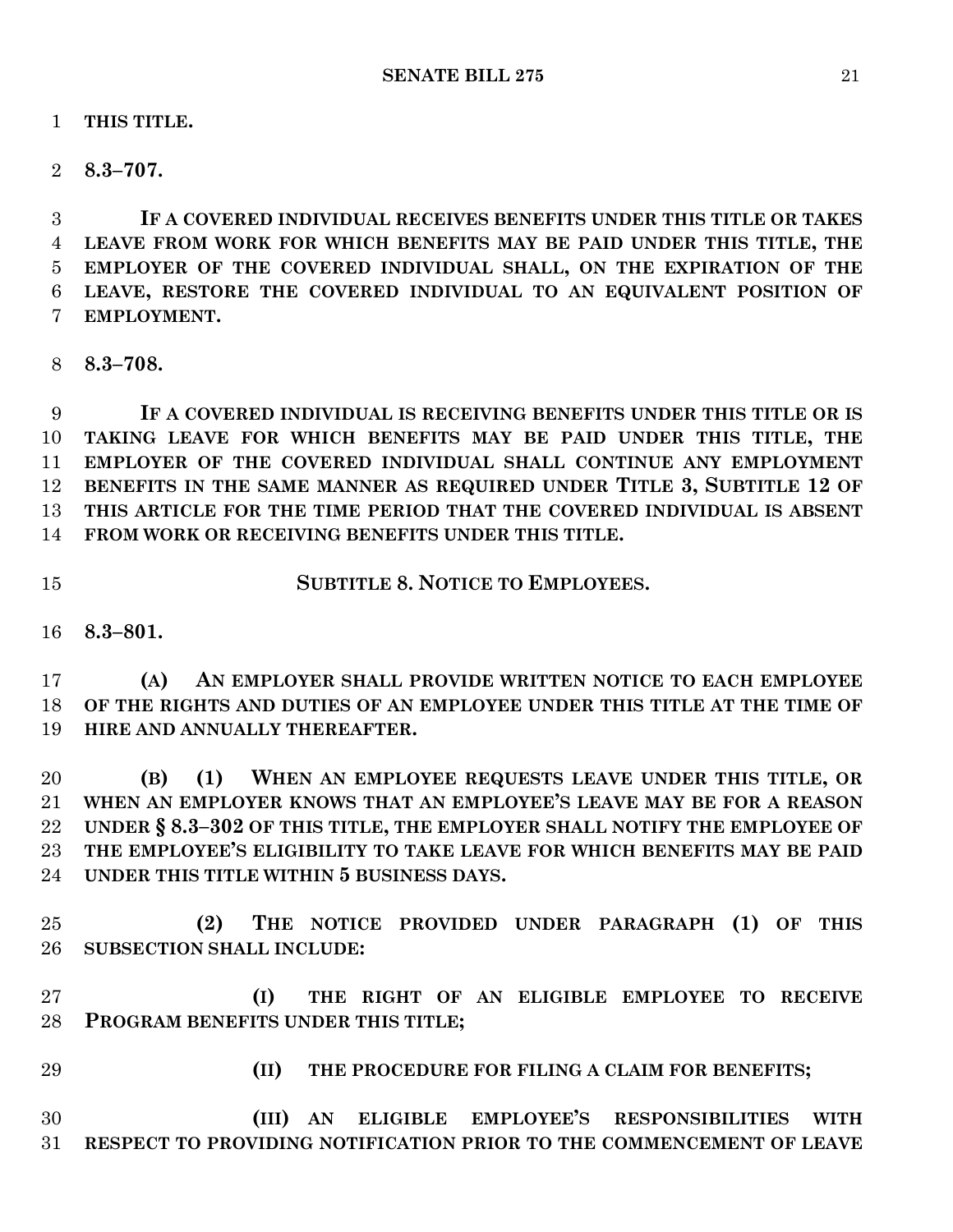|                                              | 22<br><b>SENATE BILL 275</b>                                                                                                                                                                                                                                                                                                                                                                                                                                                                                                                 |
|----------------------------------------------|----------------------------------------------------------------------------------------------------------------------------------------------------------------------------------------------------------------------------------------------------------------------------------------------------------------------------------------------------------------------------------------------------------------------------------------------------------------------------------------------------------------------------------------------|
| $\mathbf{1}$                                 | AND ANY PENALTIES FOR FAILING TO DO SO;                                                                                                                                                                                                                                                                                                                                                                                                                                                                                                      |
| $\overline{2}$<br>3                          | (IV) THE RIGHT OF AN EMPLOYEE TO FILE A COMPLAINT FOR<br>ALLEGED VIOLATIONS OF THIS TITLE;                                                                                                                                                                                                                                                                                                                                                                                                                                                   |
| $\overline{4}$<br>$\overline{5}$             | (V)<br>RIGHT OF AN ELIGIBLE EMPLOYEE<br><b>THE</b><br><b>TO</b><br>JOB<br>PROTECTION; AND                                                                                                                                                                                                                                                                                                                                                                                                                                                    |
| 6<br>$\overline{7}$                          | A DESCRIPTION OF THE PROHIBITED ACTS, PENALTIES, AND<br>(VI)<br>COMPLAINT PROCEDURES UNDER SUBTITLE 9 OF THIS TITLE.                                                                                                                                                                                                                                                                                                                                                                                                                         |
| $8\,$<br>9                                   | THE NOTICES REQUIRED UNDER THIS SUBTITLE SHALL BE PROVIDED IN<br>(C)<br>ACCORDANCE WITH REGULATIONS ADOPTED BY THE SECRETARY.                                                                                                                                                                                                                                                                                                                                                                                                                |
| 10                                           | SUBTITLE 9. PROHIBITED ACTS; PENALTIES.                                                                                                                                                                                                                                                                                                                                                                                                                                                                                                      |
| 11                                           | $8.3 - 901.$                                                                                                                                                                                                                                                                                                                                                                                                                                                                                                                                 |
| 12<br>13<br>14<br>15<br>16<br>17<br>18<br>19 | IF AN INDIVIDUAL WILLFULLY MAKES A FALSE STATEMENT OR<br>(A)<br>MISREPRESENTATION REGARDING A MATERIAL FACT OR WILLFULLY FAILS TO<br>REPORT A MATERIAL FACT TO OBTAIN BENEFITS UNDER THIS TITLE, THE<br>INDIVIDUAL IS DISQUALIFIED FROM RECEIVING BENEFITS FOR 1 YEAR.<br>IF AN EMPLOYER WILLFULLY MAKES OR CAUSES TO BE MADE A FALSE<br>(B)<br>STATEMENT OR WILLFULLY FAILS TO REPORT A MATERIAL FACT REGARDING A<br>CLAIM FOR BENEFITS BY AN EMPLOYEE, THE EMPLOYER IS SUBJECT TO A CIVIL<br>PENALTY OF UP TO \$1,000 FOR EACH OCCURRENCE. |
| 20                                           | (C)<br>AN EMPLOYER MAY NOT WILLFULLY:                                                                                                                                                                                                                                                                                                                                                                                                                                                                                                        |
| 21                                           | (1)<br>FAIL OR REFUSE TO PAY CONTRIBUTIONS TO THE FUND; OR                                                                                                                                                                                                                                                                                                                                                                                                                                                                                   |
| 22<br>23                                     | (2)<br>TAKE DEDUCTIONS FROM THE WAGES OF AN EMPLOYEE TO PAY<br>ANY PORTION OF THE EMPLOYER CONTRIBUTIONS DUE FROM THE EMPLOYER.                                                                                                                                                                                                                                                                                                                                                                                                              |
| 24                                           | $8.3 - 902.$                                                                                                                                                                                                                                                                                                                                                                                                                                                                                                                                 |
| 25<br>26                                     | THE DEPARTMENT MAY SEEK REPAYMENT OF BENEFITS FROM AN<br>(A)<br>INDIVIDUAL WHO RECEIVED BENEFITS UNDER THIS TITLE IF:                                                                                                                                                                                                                                                                                                                                                                                                                        |
| 27<br>28                                     | (1)<br>THE BENEFITS WERE PAID ERRONEOUSLY OR AS A RESULT OF<br>WILLFUL MISREPRESENTATION BY THE INDIVIDUAL; OR                                                                                                                                                                                                                                                                                                                                                                                                                               |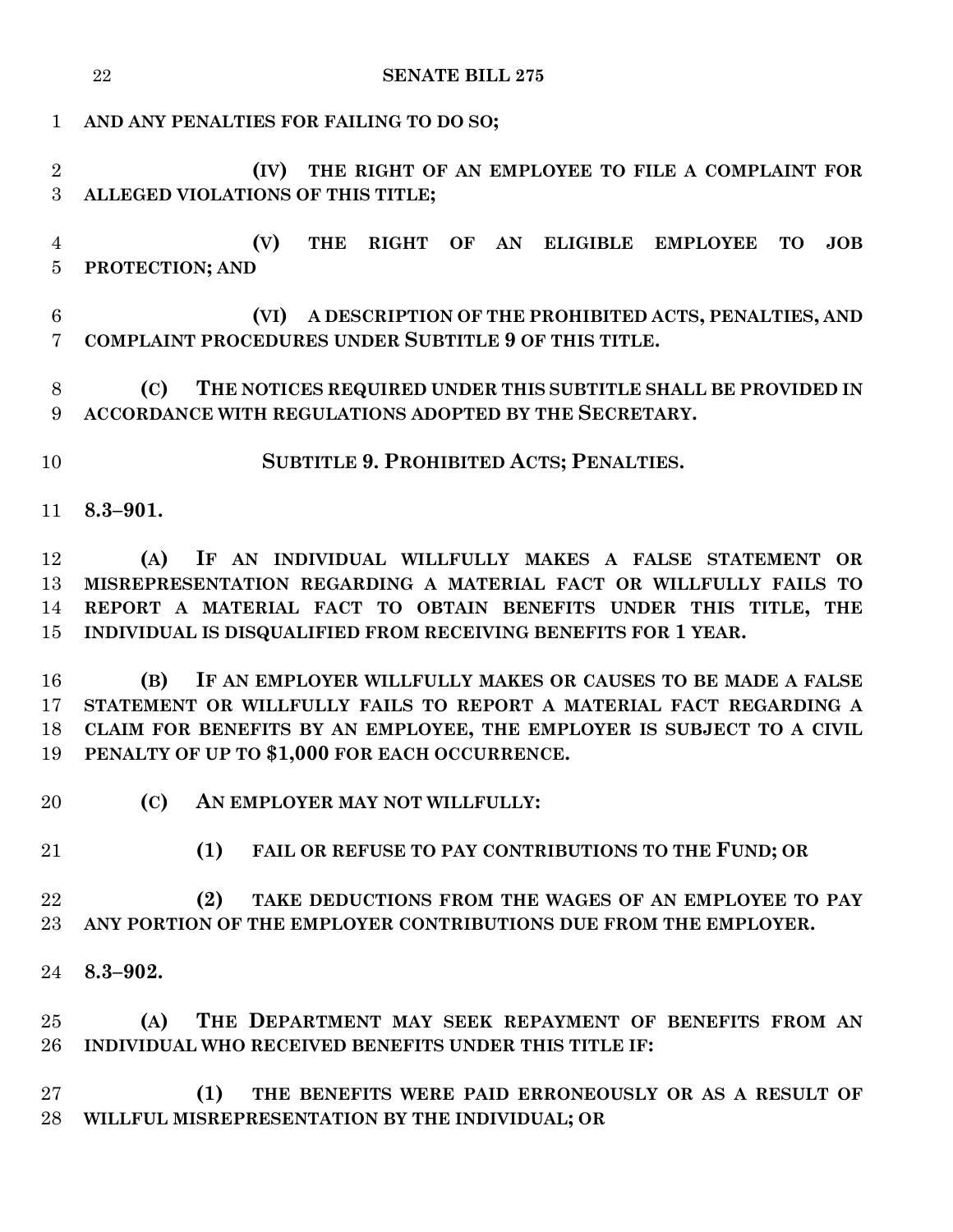**(2) A CLAIM FOR BENEFITS UNDER THIS TITLE IS REJECTED AFTER THE BENEFITS WERE PAID.**

 **(B) THE SECRETARY MAY WAIVE IN WHOLE OR IN PART THE REPAYMENT OF BENEFITS UNDER SUBSECTION (A) OF THIS SECTION IF:**

 **(1) THE ERROR IN PAYMENT WAS NOT DUE TO ANY FALSE STATEMENT, NONDISCLOSURE OF MATERIAL FACT, OR MISREPRESENTATION BY A COVERED INDIVIDUAL; OR**

 **(2) THE REPAYMENT WOULD BE AGAINST EQUITY AND GOOD CONSCIENCE OR ADMINISTRATIVE EFFICIENCY.**

**8.3–903.**

 **IF AN EMPLOYER FAILS TO PAY THE CONTRIBUTIONS DUE TO THE FUND, THE SECRETARY MAY, IN ACCORDANCE WITH § 8.3–404 OF THIS TITLE:**

**(1) ASSESS THE AMOUNT OF CONTRIBUTIONS AND INTEREST DUE;**

 **(2) MAKE AN ADDITIONAL ASSESSMENT IN AN AMOUNT NOT TO EXCEED TWO TIMES THE CONTRIBUTIONS WITHHELD, AS A PENALTY FOR FAILURE TO PAY THE CONTRIBUTIONS DUE; AND**

 **(3) ORDER AN AUDIT OF THE EMPLOYER FOR THE IMMEDIATELY FOLLOWING FISCAL YEAR TO INVESTIGATE AND DETERMINE COMPLIANCE WITH THIS TITLE AND TITLES 3, 8, AND 9 OF THIS ARTICLE.**

**8.3–904.**

 **A PERSON MAY NOT DISCHARGE, DEMOTE, OR OTHERWISE DISCRIMINATE OR TAKE ADVERSE ACTION AGAINST A COVERED INDIVIDUAL BECAUSE THE COVERED INDIVIDUAL HAS:**

 **(1) FILED FOR, APPLIED FOR, OR RECEIVED BENEFITS, OR TAKEN FAMILY OR MEDICAL LEAVE FOR WHICH BENEFITS MAY BE PAID UNDER THIS TITLE;**

 **(2) INQUIRED ABOUT THE RIGHTS AND RESPONSIBILITIES UNDER THIS TITLE;**

 **(3) COMMUNICATED TO THE PERSON AN INTENT TO FILE A CLAIM, A COMPLAINT, OR AN APPEAL UNDER THIS TITLE; OR**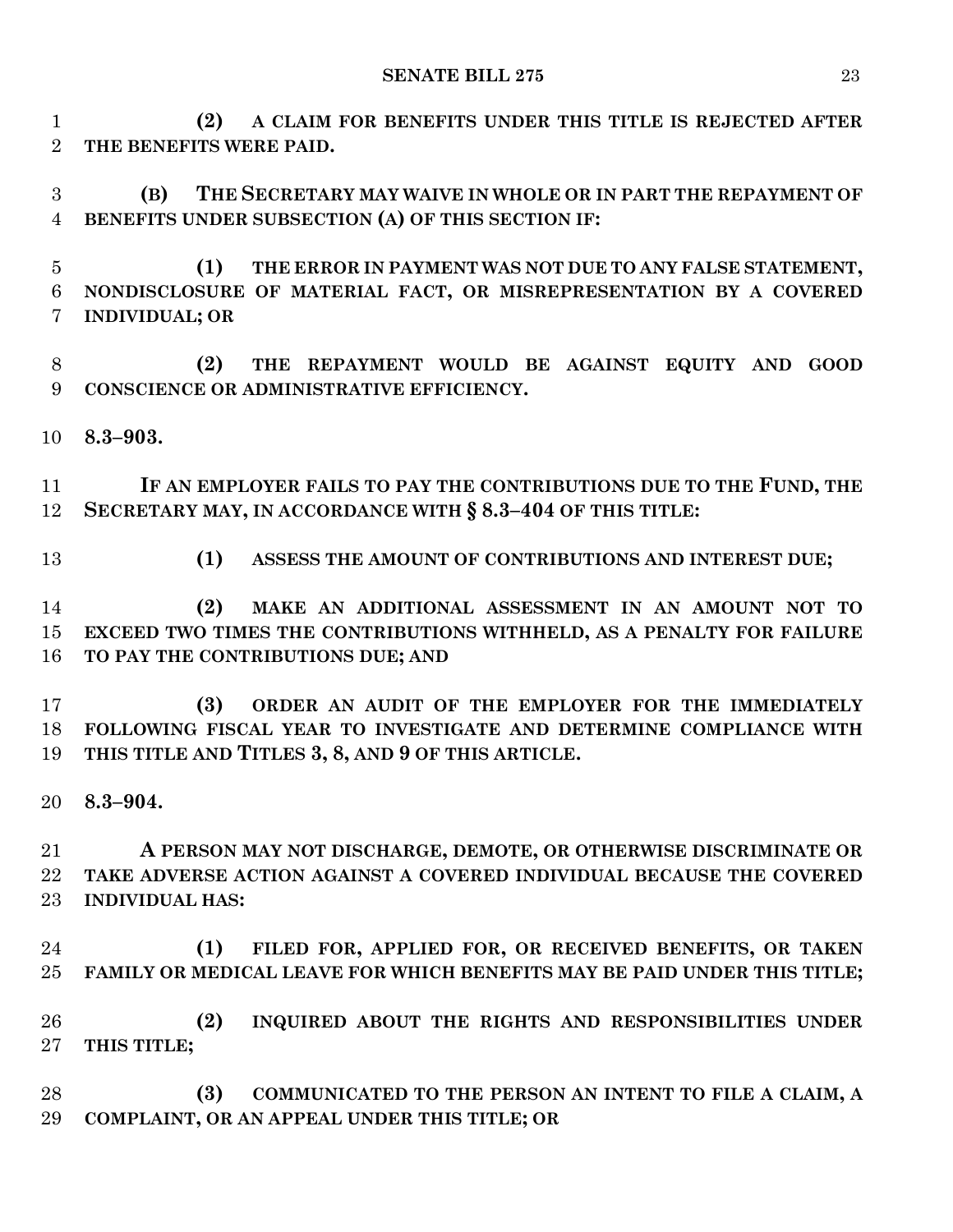**(4) TESTIFIED OR INTENDS TO TESTIFY OR OTHERWISE HAS ASSISTED IN A PROCEEDING UNDER THIS TITLE.**

**8.3–905.**

 **(A) (1) AN EMPLOYEE ALLEGING A VIOLATION OF THIS SUBTITLE MAY FILE A COMPLAINT WITH THE SECRETARY TO RECOVER LOST WAGES AND DAMAGES EQUAL TO THE AMOUNT OF WAGES, SALARY, EMPLOYMENT BENEFITS, OR OTHER COMPENSATION DENIED OR LOST, AND APPROPRIATE PUNITIVE DAMAGES.**

 **(2) A COMPLAINT UNDER THIS SUBSECTION MAY ALSO SEEK APPROPRIATE RELIEF INCLUDING REINSTATEMENT OR THE HIRING OF EMPLOYEES WITH OR WITHOUT BACK PAY.**

 **(B) THIS SECTION DOES NOT DEPRIVE A PRIVATE RIGHT OR CAUSE OF ACTION TO ANY EMPLOYEE FOR VIOLATIONS OF § 8.3–904 OF THIS SUBTITLE OR § 8.3–707 OF THIS TITLE.**

**8.3–906.**

 **(A) (1) NOTWITHSTANDING ANY ADMINISTRATIVE REMEDY AVAILABLE UNDER § 8.3–905 OF THIS SUBTITLE, AN EMPLOYEE MAY BRING AN ACTION AGAINST AN EMPLOYER FOR VIOLATIONS OF § 8.3–904 OF THIS SUBTITLE OR § 8.3–707 OR § 8.3–708 OF THIS TITLE TO RECOVER LOST WAGES AND DAMAGES EQUAL TO THE AMOUNT OF WAGES, SALARY, EMPLOYMENT BENEFITS, OR OTHER COMPENSATION DENIED OR LOST, AND APPROPRIATE PUNITIVE DAMAGES.**

 **(2) AN ACTION UNDER THIS SUBSECTION MAY SEEK INJUNCTIVE AND OTHER APPROPRIATE EQUITABLE RELIEF INCLUDING REINSTATEMENT OR THE HIRING OF EMPLOYEES WITH OR WITHOUT BACK PAY.**

 **(B) ON A FINDING THAT AN EMPLOYEE IS ENTITLED TO JUDGMENT IN AN ACTION UNDER SUBSECTION (A) OF THIS SECTION, THE COURT SHALL ALLOW AGAINST THE EMPLOYER REASONABLE ATTORNEY'S FEES AND OTHER COSTS.**

**8.3–907.**

 **(A) (1) THE SECRETARY SHALL ESTABLISH A SYSTEM FOR APPEALS BY COVERED INDIVIDUALS IN THE CASE OF DENIAL OF BENEFITS UNDER THIS TITLE.**

 **(2) THE SECRETARY MAY USE THE PROCEDURES UNDER § 8–806 OF THIS ARTICLE FOR THE SYSTEM REQUIRED UNDER PARAGRAPH (1) OF THIS SUBSECTION.**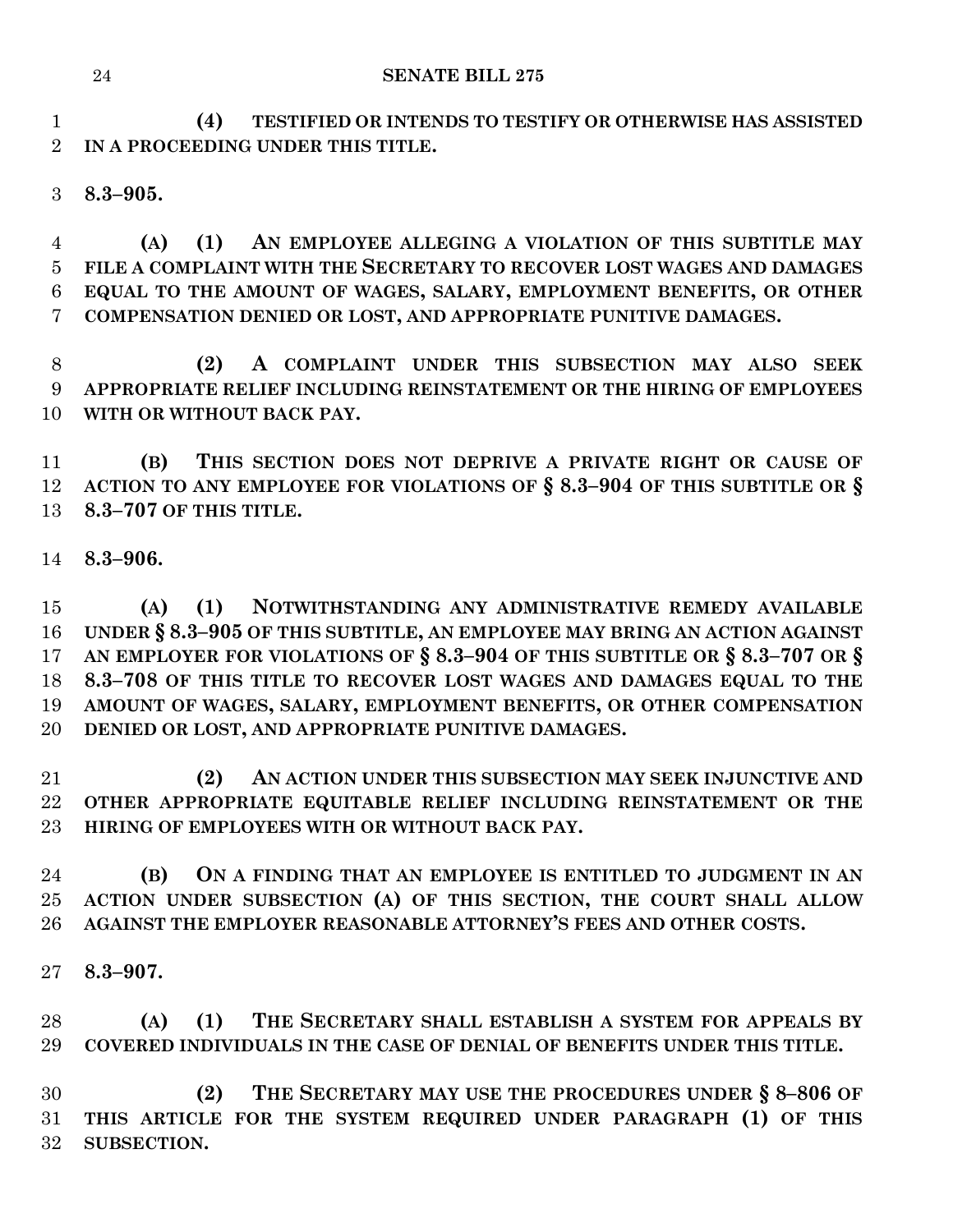**(B) JUDICIAL REVIEW OF ANY DECISION WITH RESPECT TO BENEFITS UNDER THIS TITLE SHALL BE ALLOWED IN A COURT OF COMPETENT JURISDICTION AFTER AN AGGRIEVED PARTY HAS EXHAUSTED ALL ADMINISTRATIVE REMEDIES ESTABLISHED BY THE SECRETARY UNDER THIS TITLE.**

 **(C) THE SECRETARY SHALL IMPLEMENT PROCEDURES TO ENSURE CONFIDENTIALITY OF ALL INFORMATION RELATED TO ANY CLAIMS FILED OR APPEALS TAKEN TO THE MAXIMUM EXTENT ALLOWED BY LAW.**

**SUBTITLE 10. SHORT TITLE.**

**8.3–1001.**

 **THIS TITLE MAY BE CITED AS THE MARYLAND FAMILY AND MEDICAL LEAVE INSURANCE PROGRAM.**

## **Article – State Finance and Procurement**

6–226.

 (a) (2) (i) Notwithstanding any other provision of law, and unless inconsistent with a federal law, grant agreement, or other federal requirement or with the terms of a gift or settlement agreement, net interest on all State money allocated by the State Treasurer under this section to special funds or accounts, and otherwise entitled to receive interest earnings, as accounted for by the Comptroller, shall accrue to the General Fund of the State.

 (ii) The provisions of subparagraph (i) of this paragraph do not apply to the following funds: 22 144. the Health Equity Resource Community Reserve Fund; **[**and**]** 145. the Access to Counsel in Evictions Special Fund**; AND 146. THE FAMILY AND MEDICAL LEAVE INSURANCE FUND**. SECTION 2. AND BE IT FURTHER ENACTED, That this Act shall be construed to

 apply only prospectively and may not be applied or interpreted to have any effect on or application to any collective bargaining agreement entered into before the effective date of this Act.

SECTION 3. AND BE IT FURTHER ENACTED, That, on or before October 1, 2022,